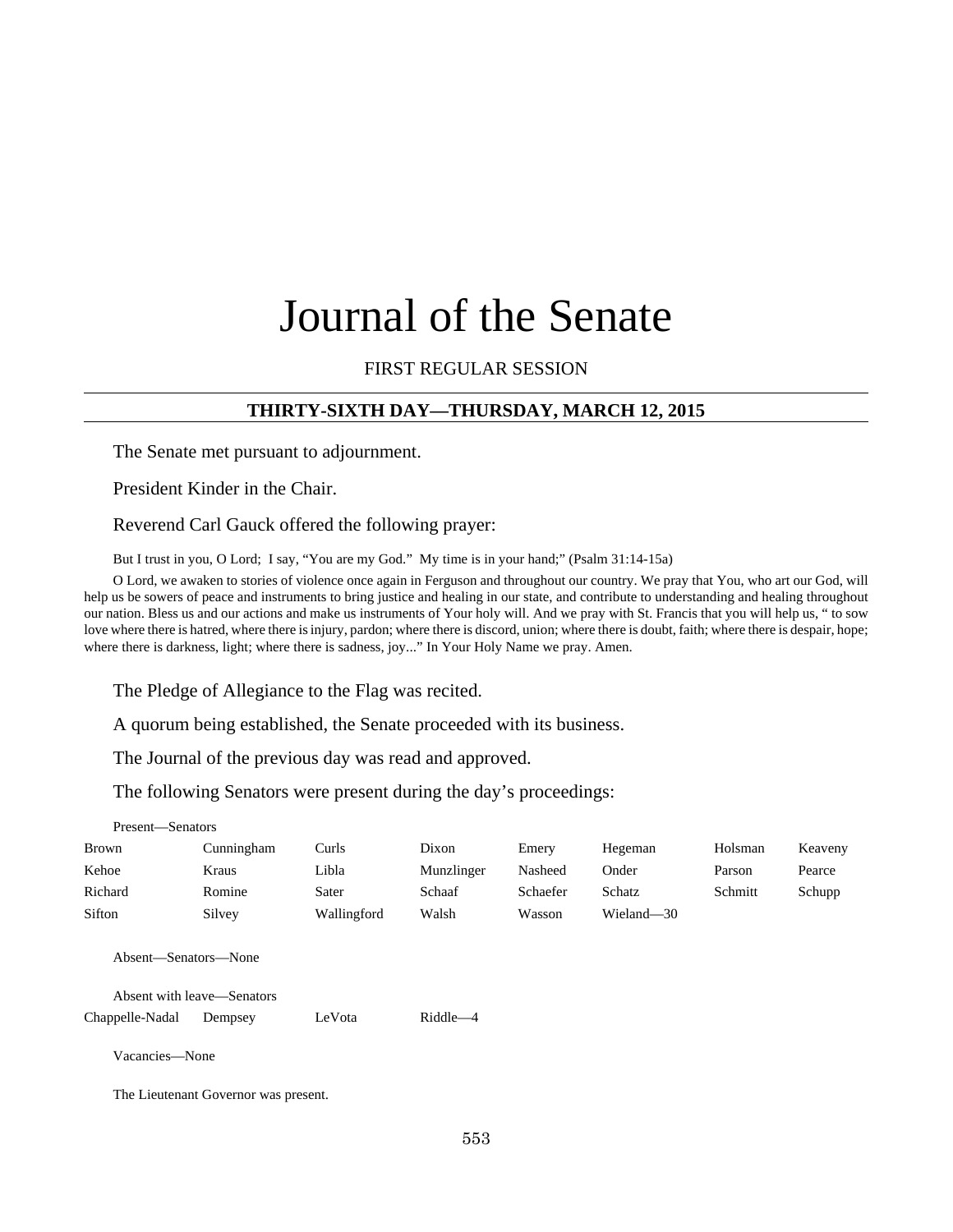#### **RESOLUTIONS**

Senator Kehoe offered Senate Resolution No. 605, regarding Joan Hays, California, which was adopted.

On behalf of Senator Riddle, Senator Richard offered Senate Resolution No. 606, regarding Dorothy Rosenthal, Mexico, which was adopted.

On behalf of Senator Riddle, Senator Richard offered Senate Resolution No. 607, regarding Joe and Clara Vance, Centralia, which was adopted.

On behalf of Senator Riddle, Senator Richard offered Senate Resolution No. 608, regarding Jefferson and Vicki Wright, Vandalia, which was adopted.

On behalf of Senator Riddle, Senator Richard offered Senate Resolution No. 609, regarding Rodney and Carol Willingham, Martinsburg, which was adopted.

#### **CONCURRENT RESOLUTIONS**

Senator Curls offered the following concurrent resolution:

#### SENATE CONCURRENT RESOLUTION NO. 33

Whereas, a sustainable agricultural system in the United States is critical to the continued production of food, feed, and fiber to meet both domestic and global demands; and

Whereas, the treatment, prevention, and control of agricultural pests is critically important to the health and welfare of our residents and the safety of our global food, feed, and fiber supply; and

Whereas, the availability of modern agricultural technologies such as precision farming equipment, crop protection chemistries, genetically engineered or enhanced traits, and agricultural nutrients are critically important tools that allow farmers to expand yields, reduce environmental impacts, improve profitability and provide a safe, healthy, abundant, and affordable food supply; and

Whereas, the agriculture and food production industries have a long history of success and safety in protecting and further enhancing the food, feed, and fiber supply of Missouri residents and the world; and

Whereas, the agriculture industry is recognized as an important contributor to the economic vitality of the state of Missouri through jobs, capital investment, farm income, value added sectors, and contributions to the state's tax base; and

Whereas, the crop protection industry is among the most studied and regulated of all industries at both the state and federal levels; and

Whereas, the continued success of these industries and our nation's position as a world leader in crop protection chemistries, genetically engineered or enhanced traits and nutrients depends on state and federal regulators utilizing science based data to assess both product and ingredient safety; and

Whereas, sound science rather than the "precautionary principle" should be the bedrock of our nation's regulatory scheme:

Now Therefore Be It Resolved that the members of the Missouri Senate, Ninety-eighth General Assembly, First Regular Session, the House of Representatives concurring therein, hereby strongly urges the Missouri Congressional delegation to support the use of science based data to assess the impacts and the regulation of modern agricultural technologies, including but not limited to crop protection chemistries, genetically engineered or enhanced traits, and nutrients; and

Be It Further Resolved that the Missouri General Assembly strongly urges the Missouri Congressional delegation to oppose legislative or regulatory action that may result in unnecessary restrictions on the use of modern agricultural technologies, including but not limited to crop protection chemistries, genetically engineered or enhanced traits, and nutrients that are not based on sound science; and

Be It Further Resolved that the Secretary of the Senate be instructed to prepare properly inscribed copies of this resolution for each member of Missouri's Congressional delegation.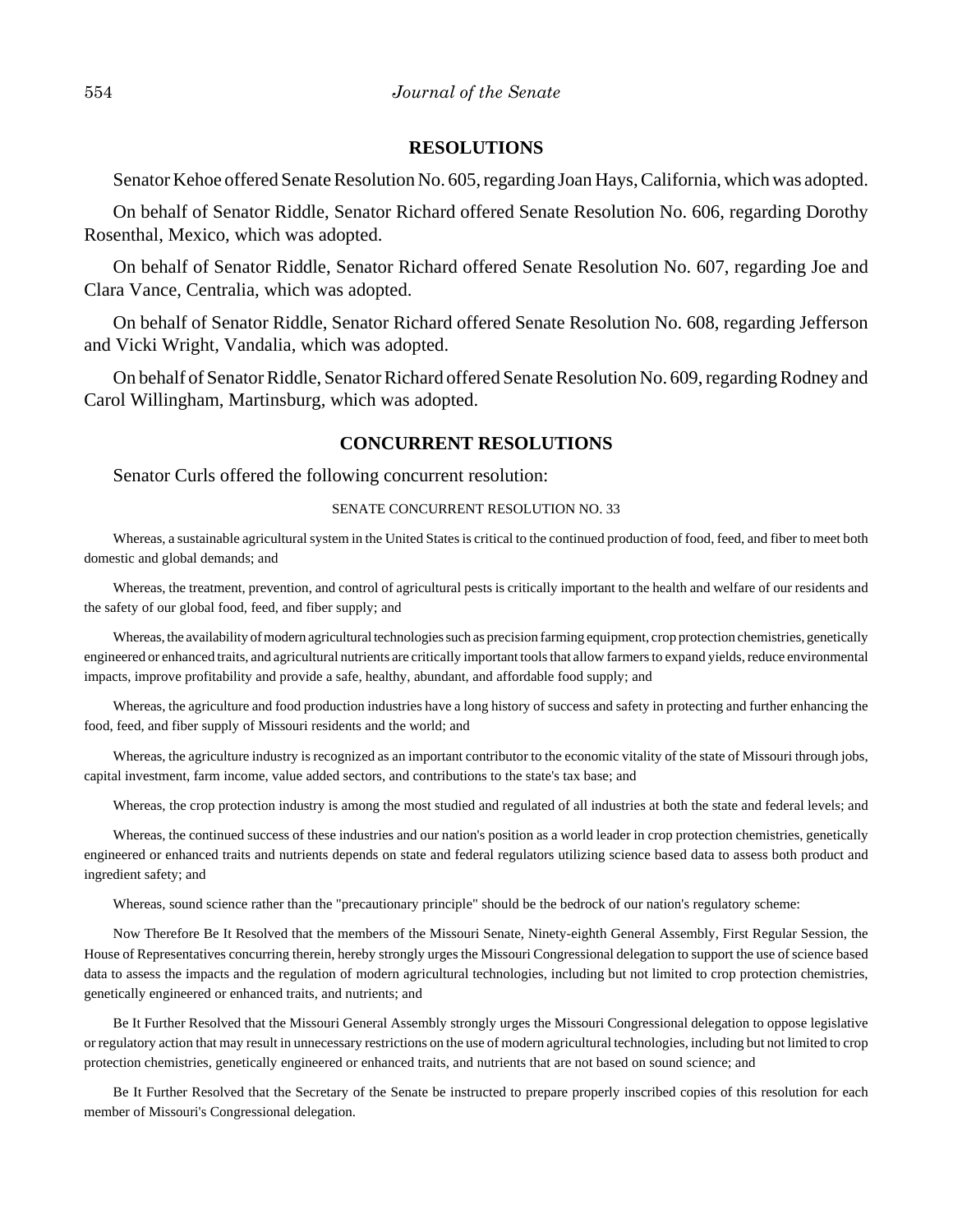#### Senator Emery offered the following concurrent resolution:

#### SENATE CONCURRENT RESOLUTION NO. 34

Whereas, under Article IV, Section 3, of the United States Constitution, "The Congress shall have power to dispose of and make all needful rules and regulations respecting the territory or other property belonging to the United States"; and

Whereas, the Constitutional Convention intended this provision of the Constitution to maintain the status quo that had been established to transfer federal territorial lands only to create new states with the same rights of sovereignty, freedom, and independence as the original states; and

Whereas, under these express terms of trust, over time the states claiming federal territorial land ceded their western land to the confederated Union to allow the confederated government to dispose of the lands only to create new states and apply the net proceeds of any sales of the lands only to pay down the public debt; and

Whereas, the United States Constitution contains no expression of intent to authorize the federal government to indefinitely exercise control over western public lands beyond the duty to manage the lands pending the disposal of the lands to create new states, and therefore the lands should be returned to the western states; and

Whereas, in order to promote legitimate federal interests, the western states should upon transfer of the public lands directly to the state where the public land is located agree to affirmatively cede lands for the national park system, the national wilderness preservation system, and lands reserved for federal military use, military parks, and military reservations to the federal government under Article I, Section 8, Clause 17, of the United States Constitution, on condition that the lands permanently remain national park lands, and that they not be sold, transferred, left in substantial disrepair, or conveyed to any party other than to the state where the land is located; and

Whereas, limiting the ability of western states to access and utilize the public lands' natural resources within their borders is having a negative impact upon the economy of the western states and therefore the economy of the entire United States:

Now Therefore Be It Resolved that the members of the Missouri Senate, Ninety-eighth General Assembly, First Regular Session, the House of Representatives concurring therein, in order to provide a fair, just, and equitable remedy for the federal government's past and continuing breaches of its solemn promises to the western states:

(1) Calls upon the federal government to transfer title to all federal public lands within the western states to the state where the land is located;

(2) Urges the United States Congress to engage in good faith communication, cooperation, and consultation with the western states to coordinate the transfer of the public lands, and supports the western states in these efforts;

(3) Calls upon the western states to agree, upon transfer of the public lands, to affirmatively cede to the federal government all lands currently designated as part of the National Park System under 16 U.S.C. Section 1a-1, the National Wilderness Preservation System under 16 U.S.C. Section 1131, or for military use, military parks, or military reservations;

(4) Urges that if any public land in the western states be sold to private owners, 95% of the net proceeds be paid to the Bureau of the Public Debt to pay down the federal debt; and

(5) Calls upon all other states of the United States to pass a similar resolution in support of the transfer of the federal public lands to the western states; and

Be It Further Resolved that the Secretary of the Missouri Senate be instructed to prepare properly inscribed copies of this resolution for the Secretary of the United States Department of the Interior, the Majority Leader of the United States Senate, the Speaker of the United States House of Representatives, and each member of the Missouri Congressional delegation.

#### **REPORTS OF STANDING COMMITTEES**

On behalf of Senator Dempsey, Chairman of the Committee on Gubernatorial Appointments, Senator Richard submitted the following report, reading of which was waived:

Mr. President: Your Committee on Gubernatorial Appointments, to which was referred the following appointment, begs leave to report that it has considered the same and recommends that the Senate do give its advice and consent to the following: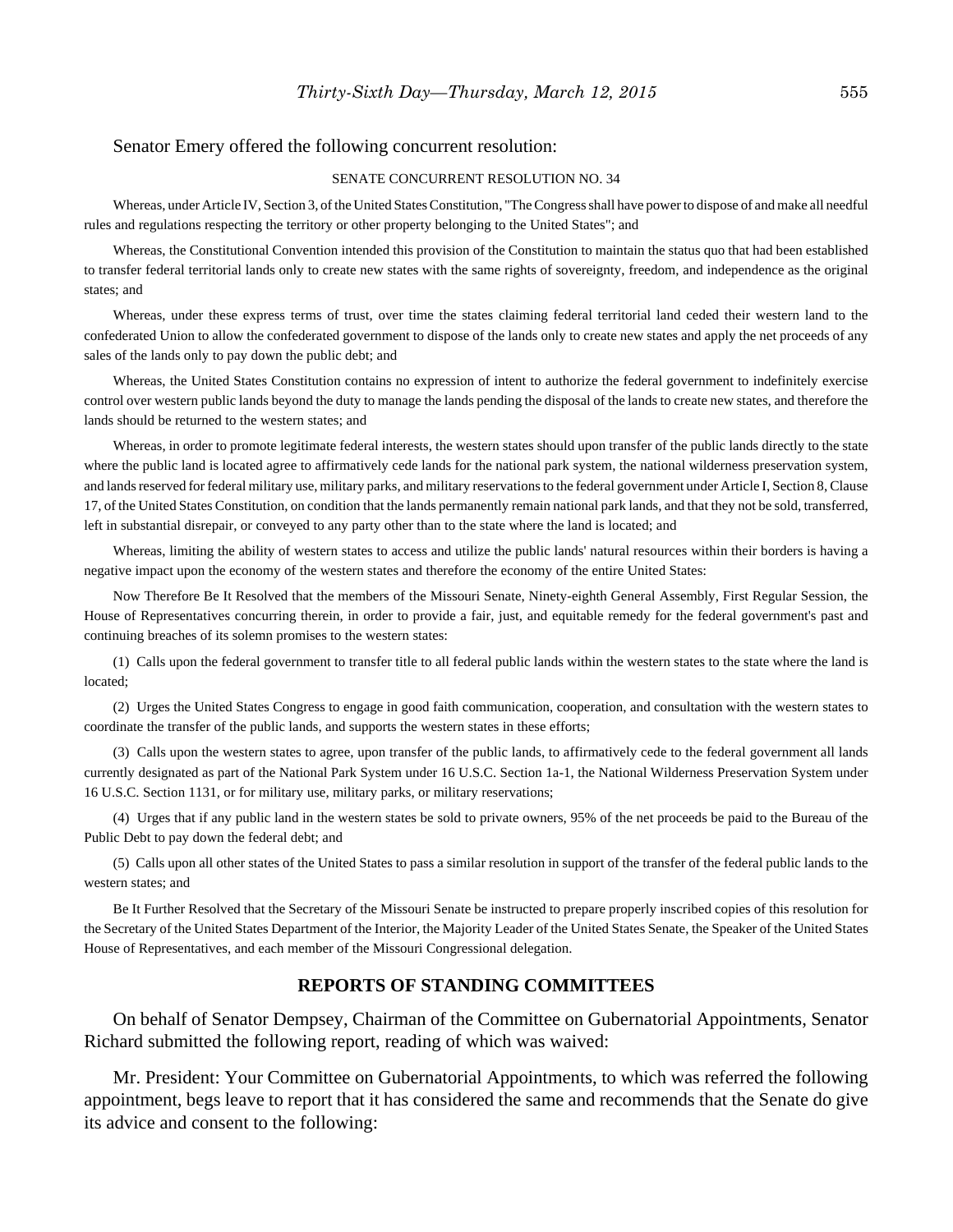Kathleen Olsen Steele Danner, as Director of the Division of Professional Registration.

Senator Richard moved that the committee report be adopted, and the Senate do give its advice and consent to the above appointment, which motion prevailed.

Senator Cunningham, Chairman of the Committee on Governmental Accountability and Fiscal Oversight, submitted the following report:

Mr. President: Your Committee on Governmental Accountability and Fiscal Oversight, to which were referred **SCS** for **SB 19** and **SS** for **SCS** for **SB 122**, begs leave to report that it has considered the same and recommends that the bills do pass.

## **THIRD READING OF SENATE BILLS**

**SCS** for **SB 19**, entitled:

# SENATE COMMITTEE SUBSTITUTE FOR SENATE BILL NO. 19

An Act to repeal section 143.451, RSMo, and to enact in lieu thereof one new section relating to allocation of corporate income.

Was taken up by Senator Kraus.

On motion of Senator Kraus, **SCS** for **SB 19** was read the 3rd time and passed by the following vote:

| YEAS-Senators |            |            |            |        |         |         |         |
|---------------|------------|------------|------------|--------|---------|---------|---------|
| <b>Brown</b>  | Cunningham | Curls      | Dixon      | Emery  | Hegeman | Holsman | Kehoe   |
| Kraus         | Libla      | Munzlinger | Nasheed    | Onder  | Parson  | Pearce  | Richard |
| Romine        | Sater      | Schaaf     | Schaefer   | Schatz | Schmitt | Sifton  | Silvey  |
| Wallingford   | Walsh      | Wasson     | Wieland-28 |        |         |         |         |
|               |            |            |            |        |         |         |         |

NAYS—Senators

Keaveny Schupp—2

Absent—Senators—None

Absent with leave—Senators Chappelle-Nadal Dempsey LeVota Riddle—4

Vacancies—None

The President declared the bill passed.

On motion of Senator Kraus, title to the bill was agreed to.

Senator Kraus moved that the vote by which the bill passed be reconsidered.

Senator Richard moved that motion lay on the table, which motion prevailed.

**SS** for **SCS** for **SB 122**, introduced by Senator Walsh, entitled: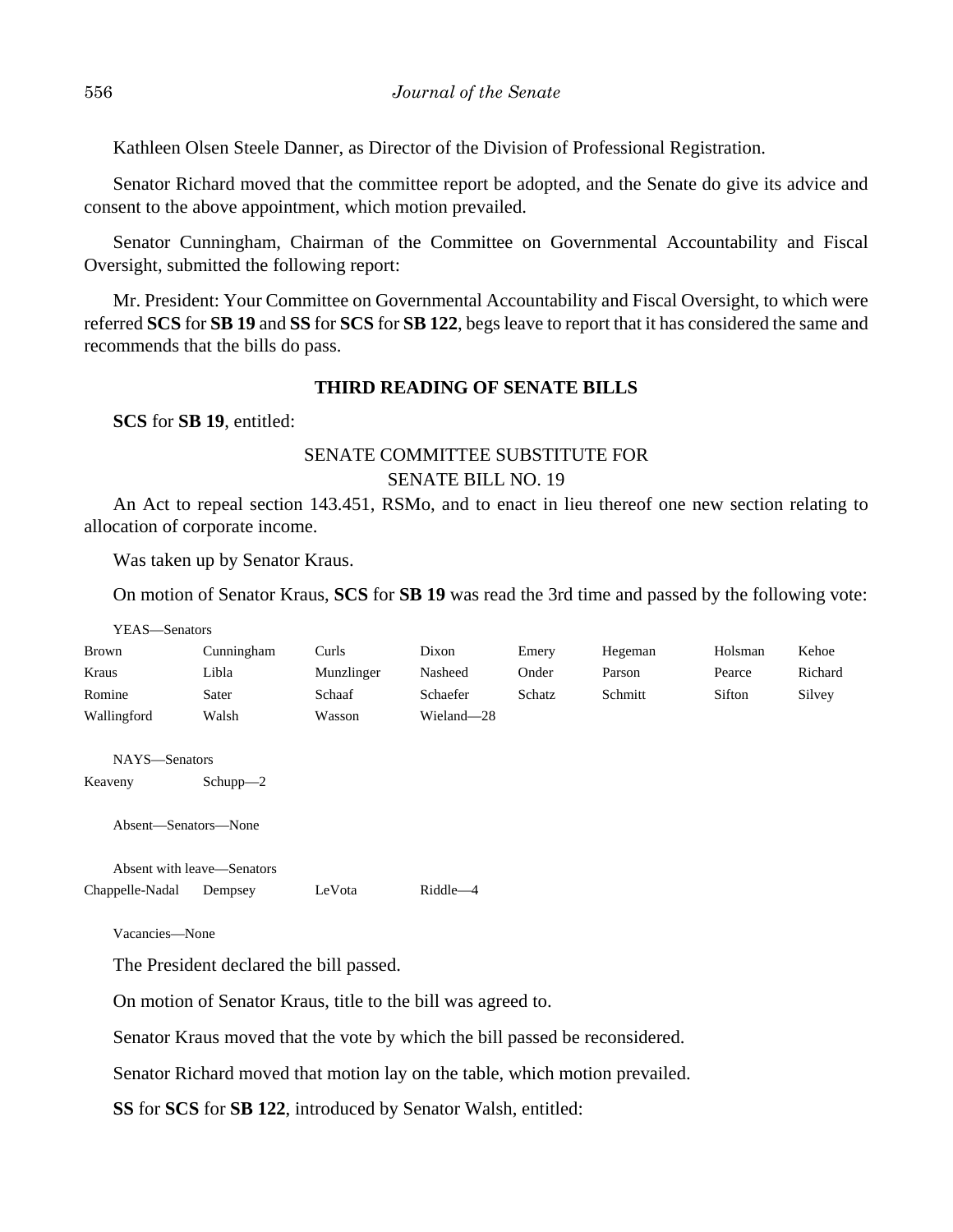# SENATE SUBSTITUTE FOR SENATE COMMITTEE SUBSTITUTE FOR SENATE BILL NO. 122

An Act to amend chapter 194, RSMo, by adding thereto one new section relating to a health care directives registry.

Was taken up.

On motion of Senator Walsh, **SS** for **SCS** for **SB 122** was read the 3rd time and passed by the following vote:

#### YEAS—Senators

| <b>Brown</b> | Cunningham | Curls       | Dixon      | Emery    | Hegeman    | Holsman | Keaveny |
|--------------|------------|-------------|------------|----------|------------|---------|---------|
| Kehoe        | Kraus      | Libla       | Munzlinger | Nasheed  | Onder      | Parson  | Pearce  |
| Richard      | Romine     | Sater       | Schaaf     | Schaefer | Schatz     | Schmitt | Schupp  |
| Sifton       | Silvey     | Wallingford | Walsh      | Wasson   | Wieland-30 |         |         |

NAYS—Senators—None

Absent—Senators—None

Absent with leave—Senators Chappelle-Nadal Dempsey LeVota Riddle—4

Vacancies—None

The President declared the bill passed.

On motion of Senator Walsh, title to the bill was agreed to.

Senator Walsh moved that the vote by which the bill passed be reconsidered.

Senator Richard moved that motion lay on the table, which motion prevailed.

**SS** for **SCS** for **SB 67**, introduced by Senator Cunningham, entitled:

# SENATE SUBSTITUTE FOR SENATE COMMITTEE SUBSTITUTE FOR SENATE BILL NO. 67

An Act to amend chapter 488, RSMo, by adding thereto one new section relating to court costs.

Was taken up.

On motion of Senator Cunningham, **SS** for **SCS** for **SB 67** was read the 3rd time and passed by the following vote:

YEAS—Senators

| <b>Brown</b> | Cunningham | Curls      | Dixon   | Holsman | Keaveny | Kehoe  | Libla       |
|--------------|------------|------------|---------|---------|---------|--------|-------------|
| Munzlinger   | Nasheed    | Onder      | Parson  | Pearce  | Richard | Romine | Sater       |
| Schaaf       | Schaefer   | Schatz     | Schmitt | Schupp  | Sifton  | Silvey | Wallingford |
| Walsh        | Wasson     | Wieland-27 |         |         |         |        |             |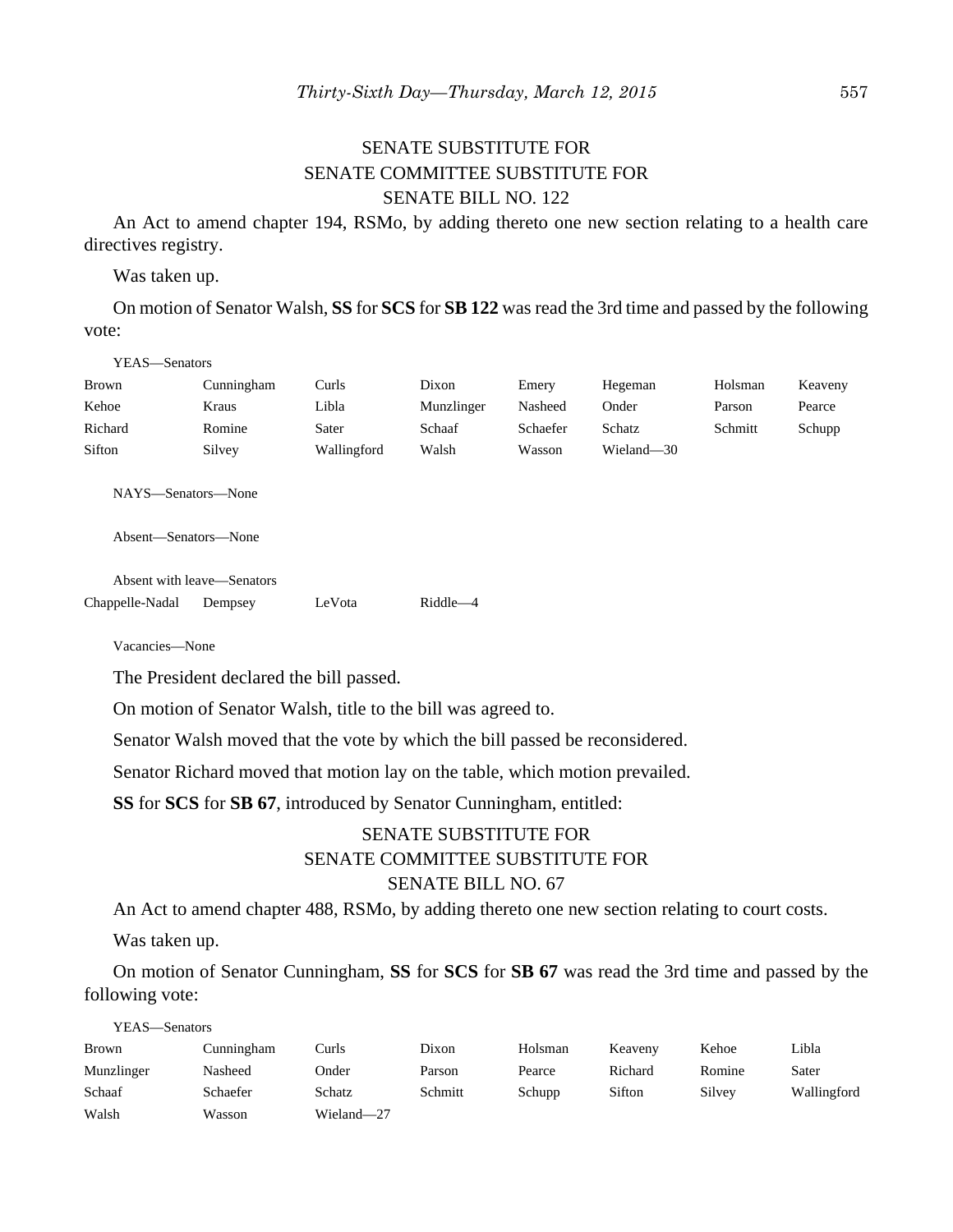| NAYS—Senators        |                            |         |         |
|----------------------|----------------------------|---------|---------|
| Emery                | Hegeman                    | Kraus—3 |         |
| Absent—Senators—None |                            |         |         |
|                      | Absent with leave—Senators |         |         |
| Chappelle-Nadal      | Dempsey                    | LeVota  | Riddle- |
|                      |                            |         |         |

Vacancies—None

The President declared the bill passed.

On motion of Senator Cunningham, title to the bill was agreed to.

Senator Cunningham moved that the vote by which the bill passed be reconsidered.

Senator Richard moved that motion lay on the table, which motion prevailed.

**SCS** for **SB 107**, entitled:

## SENATE COMMITTEE SUBSTITUTE FOR SENATE BILL NO. 107

An Act to repeal sections 345.015, 345.020, 345.022, 345.025, 345.040, 345.050, 345.051, 345.065, and 345.080, RSMo, and to enact in lieu thereof nine new sections relating to professions regulated under the division of professional registration.

Was taken up by Senator Sater.

On motion of Senator Sater, **SCS** for **SB 107** was read the 3rd time and passed by the following vote:

| YEAS—Senators                              |                            |             |            |          |            |         |         |
|--------------------------------------------|----------------------------|-------------|------------|----------|------------|---------|---------|
| <b>Brown</b>                               | Cunningham                 | Curls       | Dixon      | Emery    | Hegeman    | Holsman | Keaveny |
| Kehoe                                      | Kraus                      | Libla       | Munzlinger | Nasheed  | Onder      | Parson  | Pearce  |
| Richard                                    | Romine                     | Sater       | Schaaf     | Schaefer | Schatz     | Schmitt | Schupp  |
| Sifton                                     | Silvey                     | Wallingford | Walsh      | Wasson   | Wieland-30 |         |         |
| NAYS—Senators—None<br>Absent—Senators—None |                            |             |            |          |            |         |         |
|                                            | Absent with leave-Senators |             |            |          |            |         |         |
| Chappelle-Nadal                            | Dempsey                    | LeVota      | Riddle-4   |          |            |         |         |

Vacancies—None

YEAS—Senators

The President declared the bill passed.

On motion of Senator Sater, title to the bill was agreed to.

Senator Sater moved that the vote by which the bill passed be reconsidered.

Senator Richard moved that motion lay on the table, which motion prevailed.

**SS** for **SB 239**, introduced by Senator Brown, entitled: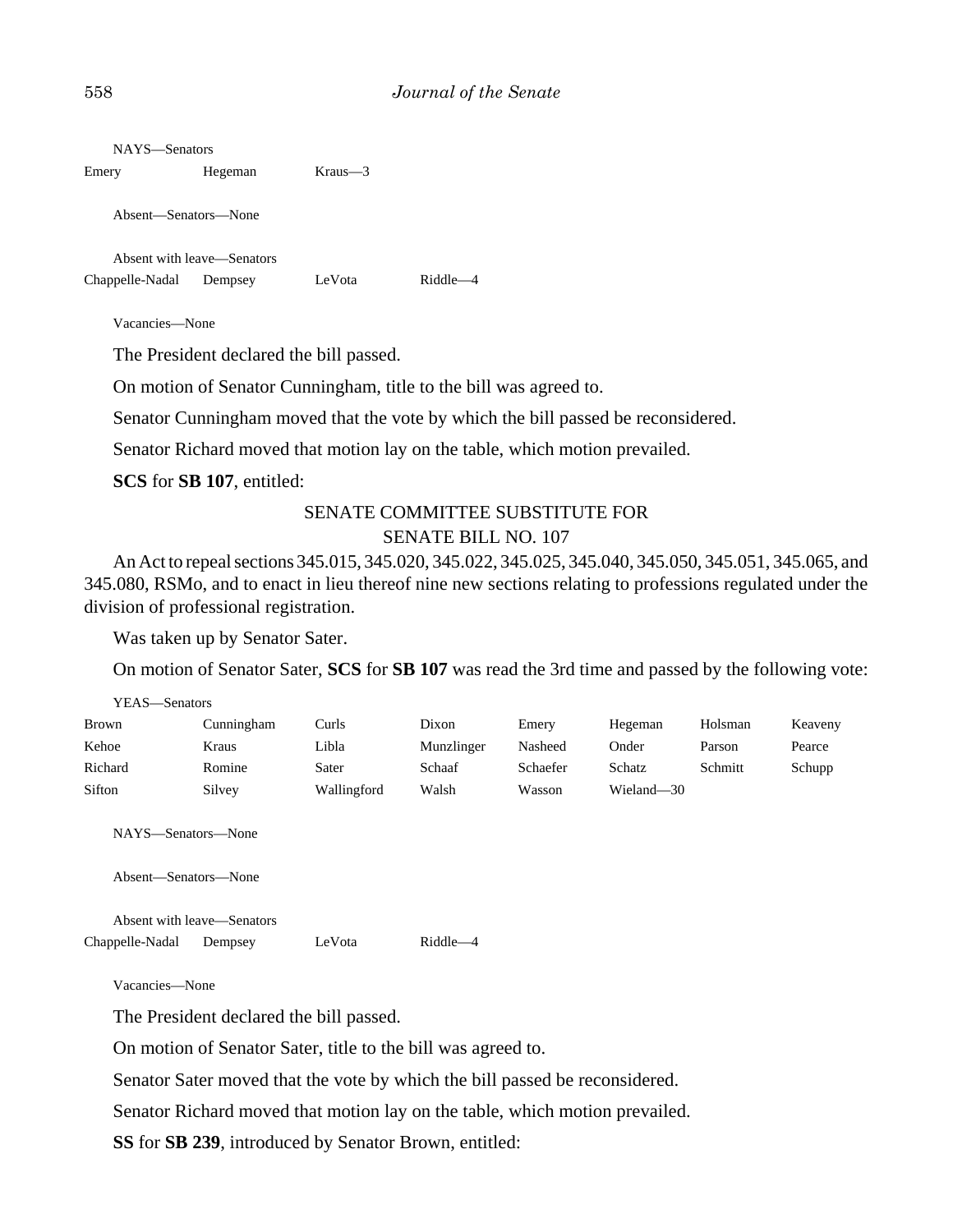# SENATE SUBSTITUTE FOR SENATE BILL NO. 239

An Act to repeal sections 1.010, 538.205, and 538.210, RSMo, and to enact in lieu thereof three new sections relating to a statutory cause of action against healthcare providers.

Was taken up.

 $\overline{y}$   $\overline{y}$   $\overline{z}$   $\overline{z}$   $\overline{z}$   $\overline{z}$ 

On motion of Senator Brown, **SS** for **SB 239** was read the 3rd time and passed by the following vote:

| YEAS—Senators        |                            |        |             |        |         |         |         |
|----------------------|----------------------------|--------|-------------|--------|---------|---------|---------|
| <b>Brown</b>         | Cunningham                 | Curls  | Dixon       | Emery  | Hegeman | Holsman | Keaveny |
| Kehoe                | Kraus                      | Libla  | Munzlinger  | Onder  | Parson  | Pearce  | Richard |
| Romine               | Sater                      | Schaaf | Schaefer    | Schatz | Schmitt | Sifton  | Silvey  |
| Wallingford          | Walsh                      | Wasson | Wieland-28  |        |         |         |         |
|                      |                            |        |             |        |         |         |         |
| NAYS-Senators        |                            |        |             |        |         |         |         |
| Nasheed              | $Schupp-2$                 |        |             |        |         |         |         |
|                      |                            |        |             |        |         |         |         |
| Absent-Senators-None |                            |        |             |        |         |         |         |
|                      |                            |        |             |        |         |         |         |
|                      | Absent with leave—Senators |        |             |        |         |         |         |
| Chappelle-Nadal      | Dempsey                    | LeVota | $Riddle -4$ |        |         |         |         |
|                      |                            |        |             |        |         |         |         |

Vacancies—None

The President declared the bill passed.

On motion of Senator Brown, title to the bill was agreed to.

Senator Brown moved that the vote by which the bill passed be reconsidered.

Senator Richard moved that motion lay on the table, which motion prevailed.

#### **THIRD READING OF HOUSE BILLS**

#### **HCS No. 2** for **HB 63**, with **SCS**, entitled:

An Act to amend chapter 115, RSMo, by adding thereto one new section relating to primary elections, with an emergency clause.

Was taken up by Senator Wasson.

**SCS** for **HCS No. 2** for **HB 63**, entitled:

# SENATE COMMITTEE SUBSTITUTE FOR HOUSE COMMITTEE SUBSTITUTE NO. 2 FOR HOUSE BILL NO. 63

An Act to repeal sections 115.342, 115.348, 115.350, and 162.481, RSMo, and to enact in lieu thereof three new sections relating to requirements for candidates for certain elective public offices, with an emergency clause.

Was taken up.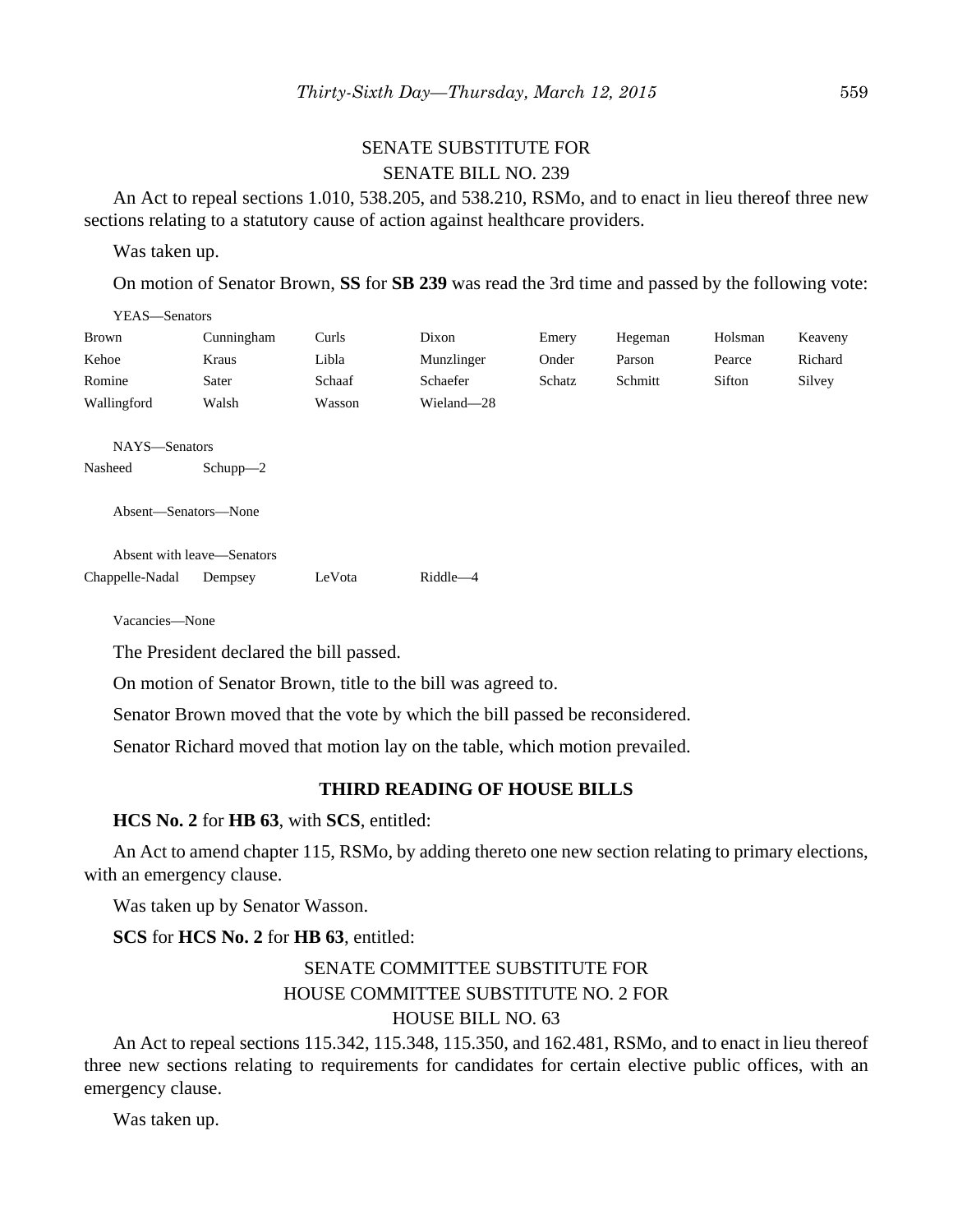Senator Wasson moved that **SCS** for **HCS No. 2** for **HB 63** be adopted. Senator Wasson offered **SS** for **SCS** for **HCS No. 2** for **HB 63**, entitled:

# SENATE SUBSTITUTE FOR SENATE COMMITTEE SUBSTITUTE FOR HOUSE COMMITTEE SUBSTITUTE NO. 2 FOR HOUSE BILL NO. 63

An Act to repeal sections 162.481 and 162.491, RSMo, and to enact in lieu thereof four new sections relating to persons seeking public office, with an emergency clause.

Senator Wasson moved that **SS** for **SCS** for **HCS No. 2** for **HB 63** be adopted, which motion prevailed.

Senator Pearce assumed the Chair.

On motion of Senator Wasson, **SS** for **SCS** for **HCS No. 2** for **HB 63** was read the 3rd time and passed by the following vote:

| YEAS-Senators        |                            |                                                         |          |         |         |         |             |
|----------------------|----------------------------|---------------------------------------------------------|----------|---------|---------|---------|-------------|
| <b>Brown</b>         | Cunningham                 | Curls                                                   | Dixon    | Hegeman | Keaveny | Kehoe   | Kraus       |
| Libla                | Munzlinger                 | Nasheed                                                 | Onder    | Parson  | Pearce  | Richard | Romine      |
| Sater                | Schaaf                     | Schaefer                                                | Schmitt  | Schupp  | Sifton  | Silvey  | Wallingford |
| Walsh                | Wasson                     | Wieland-27                                              |          |         |         |         |             |
| NAYS-Senators        |                            |                                                         |          |         |         |         |             |
| Emery                | Holsman                    | Schatz-3                                                |          |         |         |         |             |
| Absent-Senators-None |                            |                                                         |          |         |         |         |             |
|                      | Absent with leave—Senators |                                                         |          |         |         |         |             |
| Chappelle-Nadal      | Dempsey                    | LeVota                                                  | Riddle-4 |         |         |         |             |
| Vacancies-None       |                            |                                                         |          |         |         |         |             |
|                      |                            | The President declared the bill passed.                 |          |         |         |         |             |
|                      |                            | The emergency clause was adopted by the following vote: |          |         |         |         |             |
| YEAS-Senators        |                            |                                                         |          |         |         |         |             |
| <b>Brown</b>         | Cunningham                 | Curls                                                   | Dixon    | Emery   | Hegeman | Keaveny | Kehoe       |
| Kraus                | Libla                      | Munzlinger                                              | Nasheed  | Onder   | Parson  | Pearce  | Richard     |
| Romine               | Sater                      | Schaaf                                                  | Schaefer | Schmitt | Schupp  | Sifton  | Silvey      |
| Wallingford          | Walsh                      | Wasson-27                                               |          |         |         |         |             |
| NAYS-Senators        |                            |                                                         |          |         |         |         |             |
| Holsman              | <b>Schatz</b>              | Wieland-3                                               |          |         |         |         |             |

Absent—Senators—None

|                 | Absent with leave—Senators |        |          |
|-----------------|----------------------------|--------|----------|
| Chappelle-Nadal | Dempsey                    | LeVota | Riddle—4 |

Vacancies—None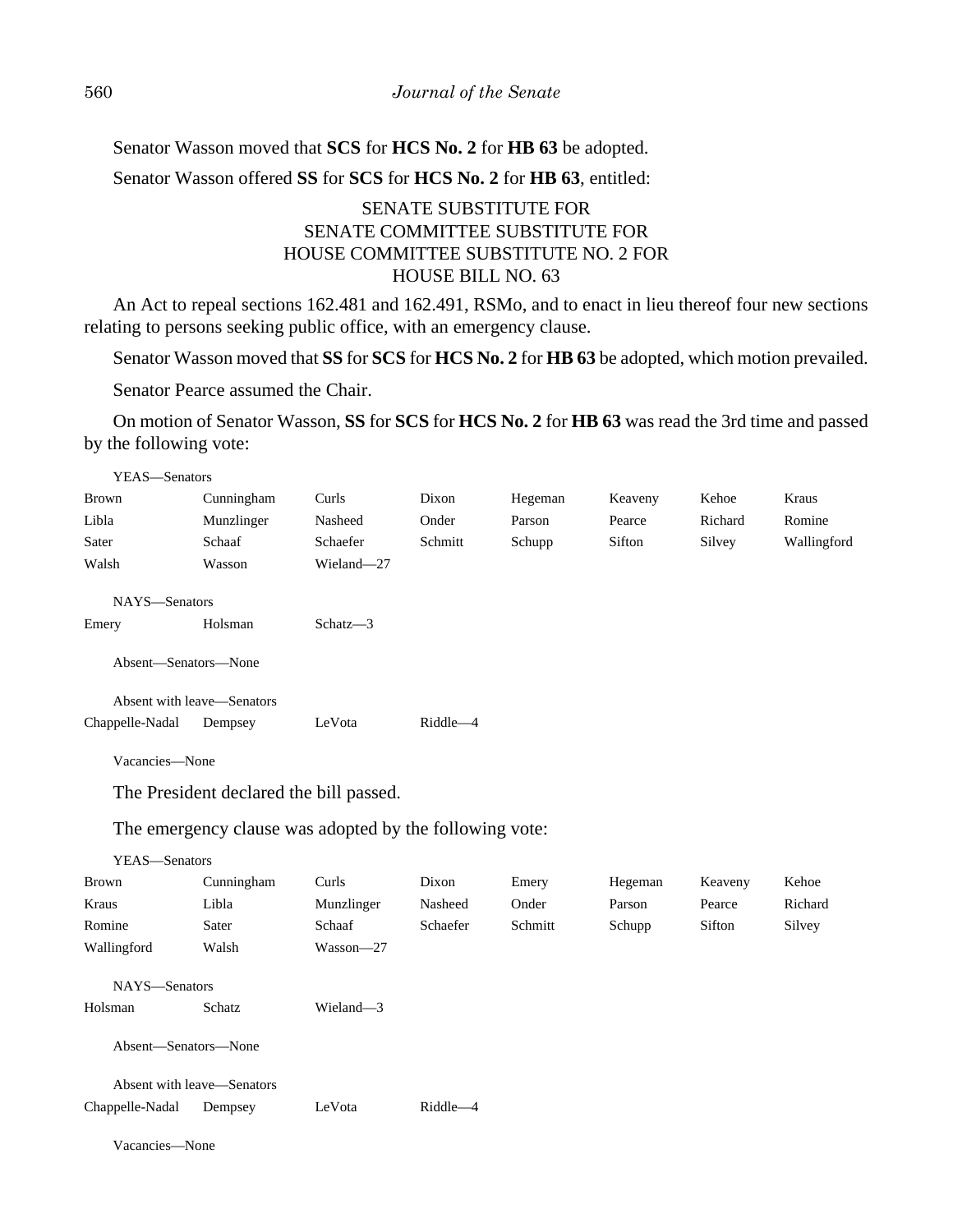On motion of Senator Wasson, title to the bill was agreed to.

Senator Wasson moved that the vote by which the bill passed be reconsidered.

Senator Richard moved that motion lay on the table, which motion prevailed.

#### **THIRD READING OF SENATE BILLS**

**SB 276**, introduced by Senator Walsh, entitled:

An Act to amend chapter 9, RSMo, by adding thereto one new section relating to the designation of the great American smokeout day.

Was called from the Consent Calendar and taken up.

On motion of Senator Walsh, **SB 276** was read the 3rd time and passed by the following vote:

| YEAS—Senators                              |            |             |            |          |            |         |         |
|--------------------------------------------|------------|-------------|------------|----------|------------|---------|---------|
| Brown                                      | Cunningham | Curls       | Dixon      | Emery    | Hegeman    | Holsman | Keaveny |
| Kehoe                                      | Kraus      | Libla       | Munzlinger | Nasheed  | Onder      | Parson  | Pearce  |
| Richard                                    | Romine     | Sater       | Schaaf     | Schaefer | Schatz     | Schmitt | Schupp  |
| Sifton                                     | Silvey     | Wallingford | Walsh      | Wasson   | Wieland-30 |         |         |
| NAYS—Senators—None<br>Absent—Senators—None |            |             |            |          |            |         |         |
| Absent with leave—Senators                 |            |             |            |          |            |         |         |
| Chappelle-Nadal                            | Dempsey    | LeVota      | Riddle-4   |          |            |         |         |

Vacancies—None

The President declared the bill passed.

On motion of Senator Walsh, title to the bill was agreed to.

Senator Walsh moved that the vote by which the bill passed be reconsidered.

Senator Richard moved that motion lay on the table, which motion prevailed.

**SB 277**, introduced by Senator Walsh, entitled:

An Act to amend chapter 9, RSMo, by adding thereto one new section relating to the designation of epilepsy awareness month.

Was called from the Consent Calendar and taken up.

On motion of Senator Walsh, **SB 277** was read the 3rd time and passed by the following vote: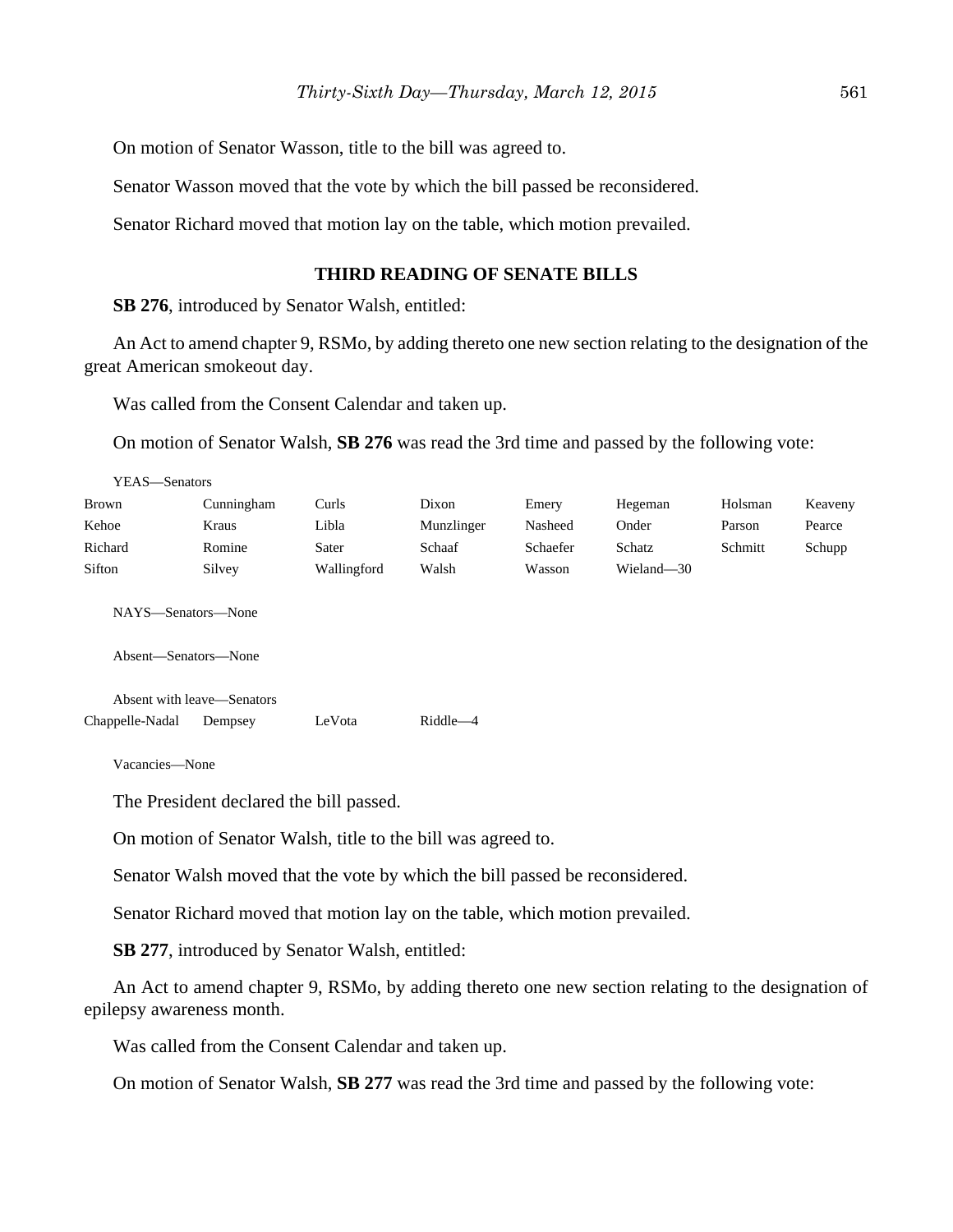| <b>Brown</b>       | Cunningham | Curls       | Dixon      | Emery    | Hegeman    | Holsman | Keaveny |
|--------------------|------------|-------------|------------|----------|------------|---------|---------|
| Kehoe              | Kraus      | Libla       | Munzlinger | Nasheed  | Onder      | Parson  | Pearce  |
| Richard            | Romine     | Sater       | Schaaf     | Schaefer | Schatz     | Schmitt | Schupp  |
| Sifton             | Silvey     | Wallingford | Walsh      | Wasson   | Wieland-30 |         |         |
| NAYS-Senators-None |            |             |            |          |            |         |         |

YEAS—Senators

Absent—Senators—None

Absent with leave—Senators Chappelle-Nadal Dempsey LeVota Riddle—4

Vacancies—None

The President declared the bill passed.

On motion of Senator Walsh, title to the bill was agreed to.

Senator Walsh moved that the vote by which the bill passed be reconsidered.

Senator Richard moved that motion lay on the table, which motion prevailed.

**SB 211**, introduced by Senators Walsh and Dixon, entitled:

An Act to repeal sections 589.660 and 589.663, RSMo, and to enact in lieu thereof two new sections relating to the address confidentiality program administered by the secretary of state.

Was called from the Consent Calendar and taken up by Senator Walsh.

On motion of Senator Walsh, **SB 211** was read the 3rd time and passed by the following vote:

| YEAS—Senators |             |            |          |            |         |         |         |
|---------------|-------------|------------|----------|------------|---------|---------|---------|
| <b>Brown</b>  | Cunningham  | Curls      | Dixon    | Emery      | Holsman | Keaveny | Kehoe   |
| Kraus         | Libla       | Munzlinger | Nasheed  | Onder      | Parson  | Pearce  | Richard |
| Romine        | Sater       | Schaaf     | Schaefer | Schatz     | Schmitt | Schupp  | Sifton  |
| Silvey        | Wallingford | Walsh      | Wasson   | Wieland-29 |         |         |         |

NAYS—Senators—None

Absent—Senator Hegeman—1

Absent with leave—Senators Chappelle-Nadal Dempsey LeVota Riddle—4

Vacancies—None

The President declared the bill passed.

On motion of Senator Walsh, title to the bill was agreed to.

Senator Walsh moved that the vote by which the bill passed be reconsidered.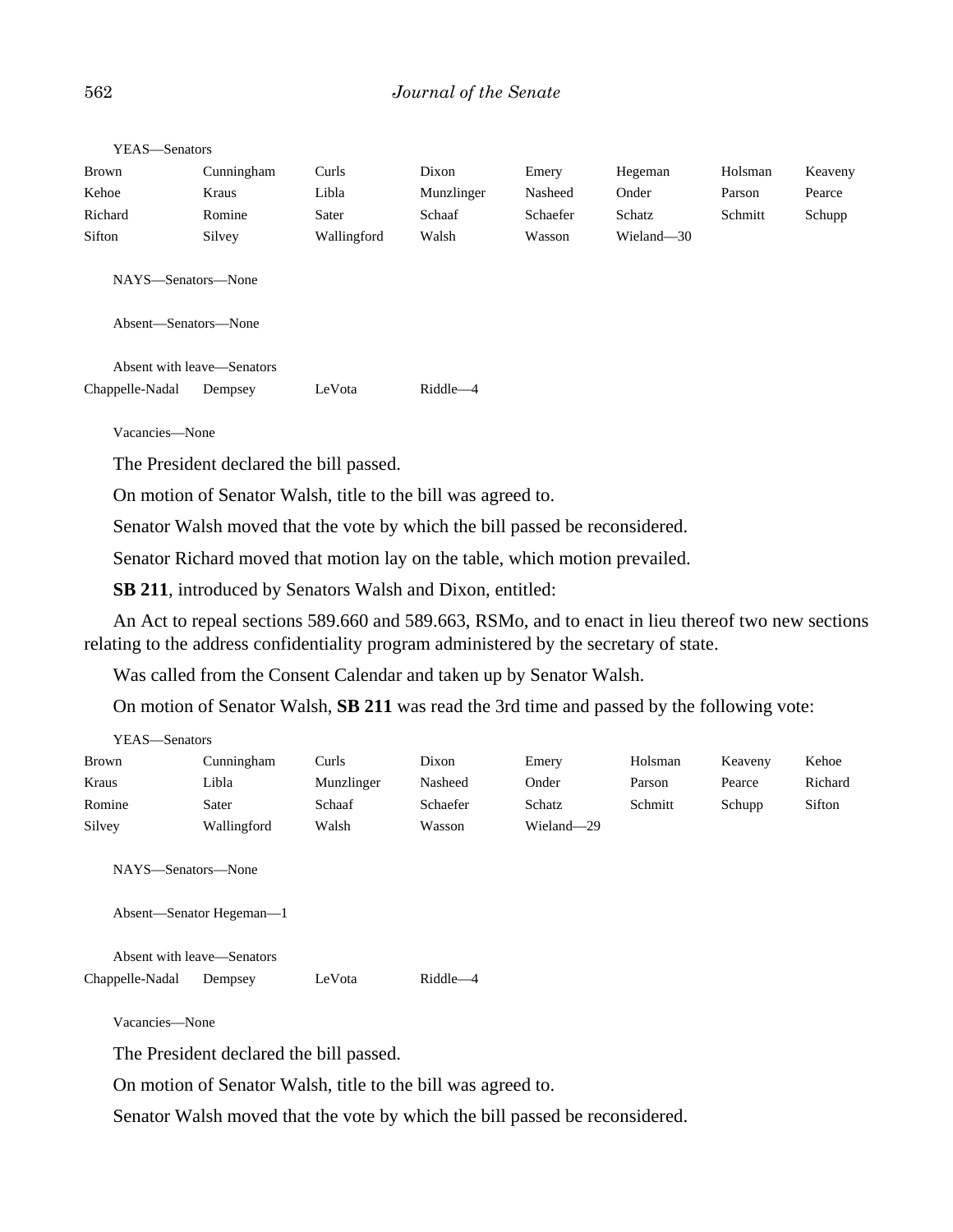Senator Richard moved that motion lay on the table, which motion prevailed.

**SB 270**, with **SCS**, introduced by Senator Nasheed, entitled:

An Act to repeal sections 169.291 and 169.450, RSMo, and to enact in lieu thereof two new sections relating to members of the boards of trustees of public school retirement systems.

Was called from the Consent Calendar and taken up.

**SCS** for **SB 270**, entitled:

## SENATE COMMITTEE SUBSTITUTE FOR SENATE BILL NO. 270

An Act to repeal sections 169.291 and 169.450, RSMo, and to enact in lieu thereof two new sections relating to members of the boards of trustees of public school retirement systems.

Was taken up.

Senator Nasheed moved that **SCS** for **SB 270** be adopted, which motion prevailed.

On motion of Senator Nasheed, **SCS** for **SB 270** was read the 3rd time and passed by the following vote:

| YEAS—Senators                              |                            |             |            |          |            |         |         |
|--------------------------------------------|----------------------------|-------------|------------|----------|------------|---------|---------|
| <b>Brown</b>                               | Cunningham                 | Curls       | Dixon      | Emery    | Hegeman    | Holsman | Keaveny |
| Kehoe                                      | Kraus                      | Libla       | Munzlinger | Nasheed  | Onder      | Parson  | Pearce  |
| Richard                                    | Romine                     | Sater       | Schaaf     | Schaefer | Schatz     | Schmitt | Schupp  |
| Sifton                                     | Silvey                     | Wallingford | Walsh      | Wasson   | Wieland-30 |         |         |
| NAYS—Senators—None<br>Absent-Senators-None |                            |             |            |          |            |         |         |
|                                            | Absent with leave—Senators |             |            |          |            |         |         |
| Chappelle-Nadal                            | Dempsey                    | LeVota      | Riddle-4   |          |            |         |         |

Vacancies—None

The President declared the bill passed.

On motion of Senator Nasheed, title to the bill was agreed to.

Senator Nasheed moved that the vote by which the bill passed be reconsidered.

Senator Richard moved that motion lay on the table, which motion prevailed.

Senator Schmitt assumed the Chair.

**SB 282**, introduced by Senator Parson, entitled:

An Act to repeal sections 379.118 and 379.120, RSMo, and to enact in lieu thereof two new sections relating to insurance notice proof of mailing.

Was called from the Consent Calendar and taken up.

On motion of Senator Parson, **SB 282** was read the 3rd time and passed by the following vote: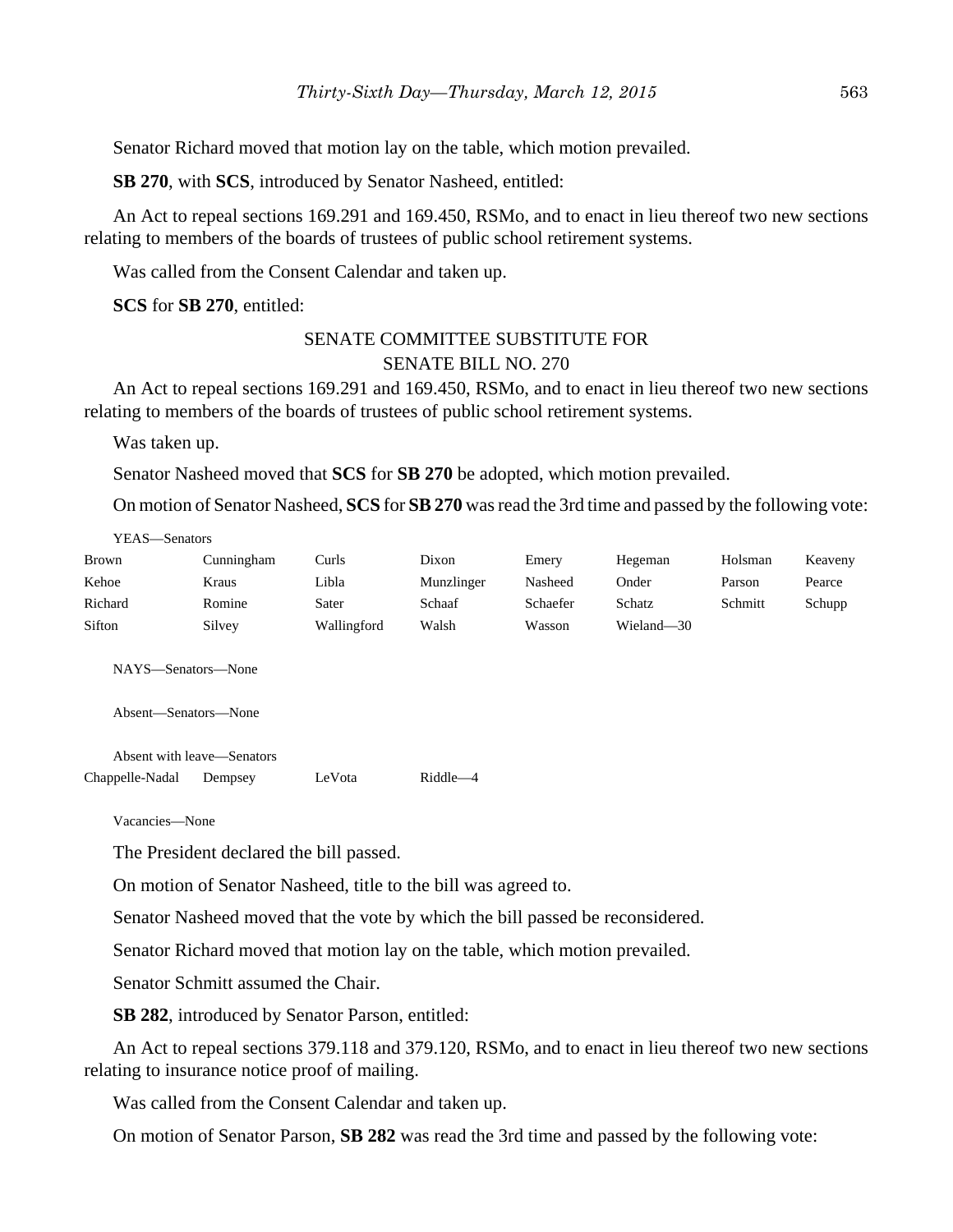#### 564 *Journal of the Senate*

| Brown<br>Kehoe<br>Richard<br>Silvey           | Cunningham<br>Kraus<br>Romine<br>Wallingford | Curls<br>Libla<br>Schaaf<br>Walsh | Dixon<br>Munzlinger<br>Schaefer<br>Wasson | Emery<br>Nasheed<br>Schatz<br>Wieland-29 | Hegeman<br>Onder<br>Schmitt | Holsman<br>Parson<br>Schupp | Keaveny<br>Pearce<br>Sifton |
|-----------------------------------------------|----------------------------------------------|-----------------------------------|-------------------------------------------|------------------------------------------|-----------------------------|-----------------------------|-----------------------------|
| NAYS—Senators—None                            |                                              |                                   |                                           |                                          |                             |                             |                             |
| Absent—Senator Sater—1                        |                                              |                                   |                                           |                                          |                             |                             |                             |
| Absent with leave—Senators<br>Chappelle-Nadal | Dempsey                                      | LeVota                            | $Riddle -4$                               |                                          |                             |                             |                             |

YEAS—Senators

Vacancies—None

The President declared the bill passed.

On motion of Senator Parson, title to the bill was agreed to.

Senator Parson moved that the vote by which the bill passed be reconsidered.

Senator Richard moved that motion lay on the table, which motion prevailed.

**SB 156**, introduced by Senator Nasheed, entitled:

An Act to amend chapter 227, RSMo, by adding thereto one new section relating to the designation of the "Theodore McNeal Highway".

Was called from the Consent Calendar and taken up.

On motion of Senator Nasheed, **SB 156** was read the 3rd time and passed by the following vote:

| YEAS—Senators |            |             |            |          |            |         |         |
|---------------|------------|-------------|------------|----------|------------|---------|---------|
| <b>Brown</b>  | Cunningham | Curls       | Dixon      | Emery    | Hegeman    | Holsman | Keaveny |
| Kehoe         | Kraus      | Libla       | Munzlinger | Nasheed  | Onder      | Parson  | Pearce  |
| Richard       | Romine     | Sater       | Schaaf     | Schaefer | Schatz     | Schmitt | Schupp  |
| Sifton        | Silvey     | Wallingford | Walsh      | Wasson   | Wieland-30 |         |         |

NAYS—Senators—None

Absent—Senators—None

Absent with leave—Senators Chappelle-Nadal Dempsey LeVota Riddle—4

Vacancies—None

The President declared the bill passed.

On motion of Senator Nasheed, title to the bill was agreed to.

Senator Nasheed moved that the vote by which the bill passed be reconsidered.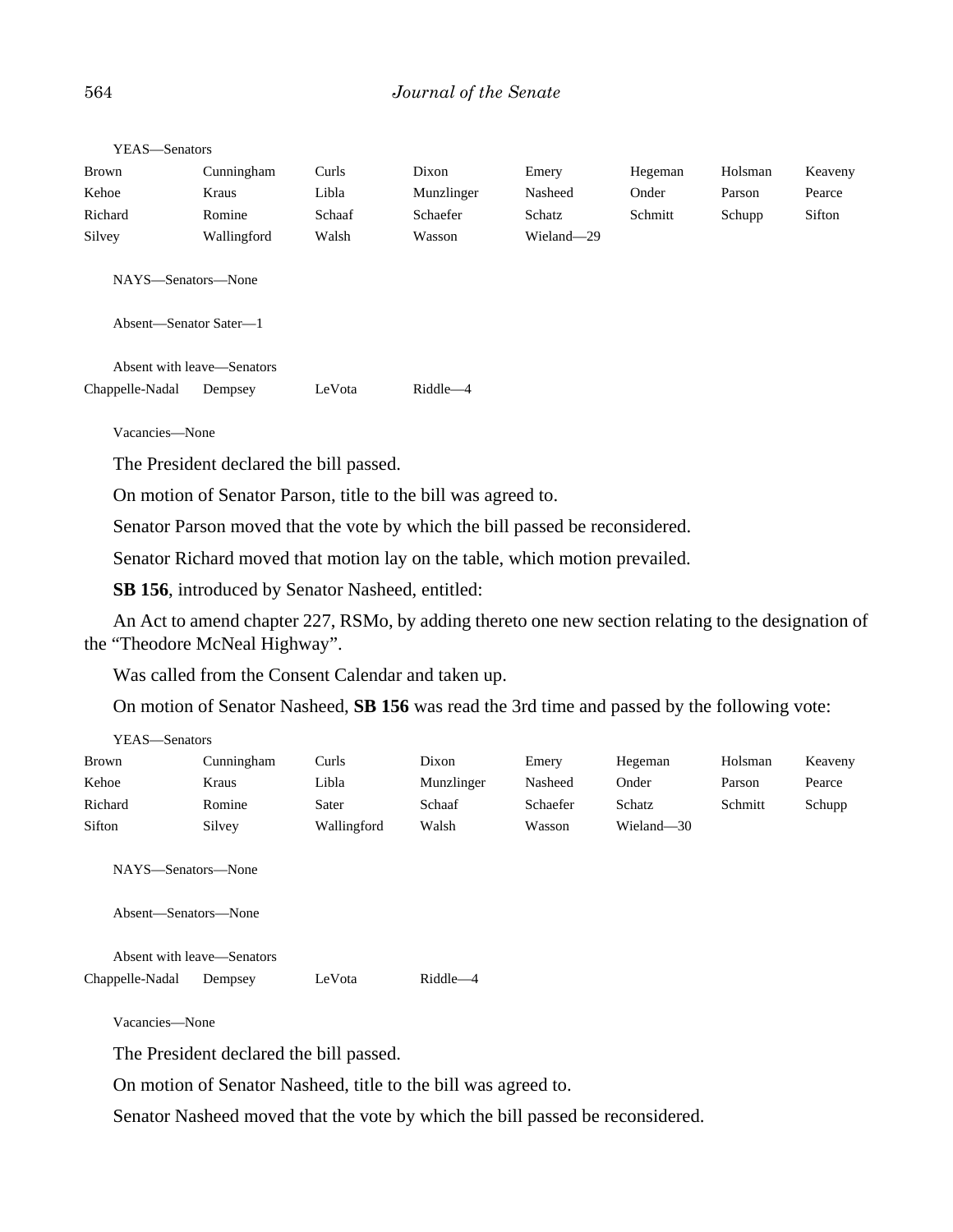Senator Richard moved that motion lay on the table, which motion prevailed.

**SB 166**, introduced by Senator Nasheed, entitled:

An Act to repeal section 301.3165, RSMo, and to enact in lieu thereof one new section relating to special license plates.

Was called from the Consent Calendar and taken up.

On motion of Senator Nasheed, **SB 166** was read the 3rd time and passed by the following vote:

| YEAS—Senators |            |             |            |          |            |         |         |
|---------------|------------|-------------|------------|----------|------------|---------|---------|
| <b>Brown</b>  | Cunningham | Curls       | Dixon      | Emery    | Hegeman    | Holsman | Keaveny |
| Kehoe         | Kraus      | Libla       | Munzlinger | Nasheed  | Onder      | Parson  | Pearce  |
| Richard       | Romine     | Sater       | Schaaf     | Schaefer | Schatz     | Schmitt | Schupp  |
| Sifton        | Silvey     | Wallingford | Walsh      | Wasson   | Wieland-30 |         |         |

NAYS—Senators—None

Absent—Senators—None

Absent with leave—Senators Chappelle-Nadal Dempsey LeVota Riddle—4

Vacancies—None

The President declared the bill passed.

On motion of Senator Nasheed, title to the bill was agreed to.

Senator Nasheed moved that the vote by which the bill passed be reconsidered.

Senator Richard moved that motion lay on the table, which motion prevailed.

**SB 231**, introduced by Senator Kehoe, entitled:

An Act to repeal section 306.100, RSMo, and to enact in lieu thereof one new section relating to motorboats.

Was called from the Consent Calendar and taken up.

On motion of Senator Kehoe, **SB 231** was read the 3rd time and passed by the following vote:

| YEAS—Senators |            |             |            |          |            |         |         |
|---------------|------------|-------------|------------|----------|------------|---------|---------|
| <b>Brown</b>  | Cunningham | Curls       | Dixon      | Emery    | Hegeman    | Holsman | Keaveny |
| Kehoe         | Kraus      | Libla       | Munzlinger | Nasheed  | Onder      | Parson  | Pearce  |
| Richard       | Romine     | Sater       | Schaaf     | Schaefer | Schatz     | Schmitt | Schupp  |
| Sifton        | Silvey     | Wallingford | Walsh      | Wasson   | Wieland-30 |         |         |

NAYS—Senators—None

Absent—Senators—None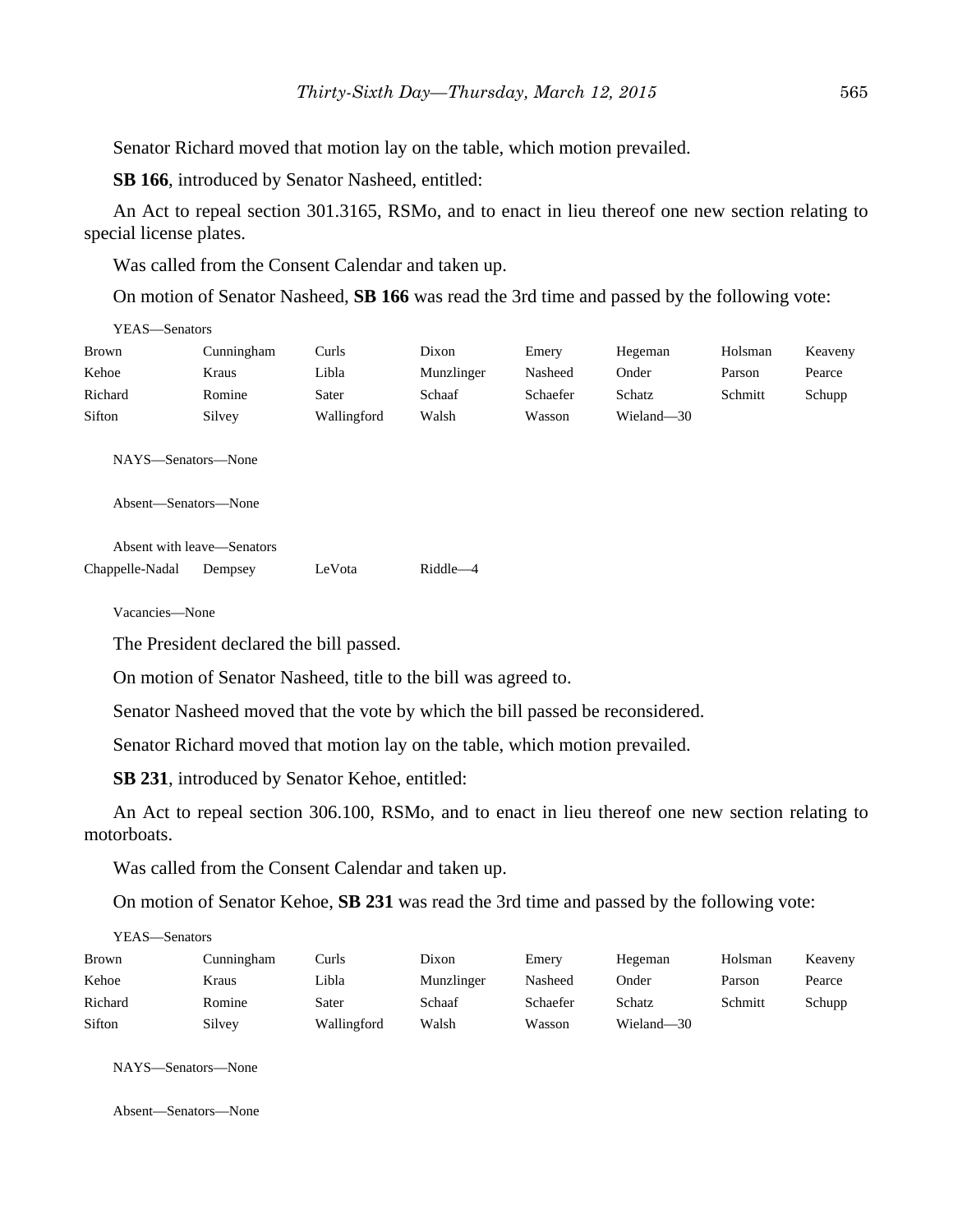Absent with leave—Senators

Chappelle-Nadal Dempsey LeVota Riddle—4

Vacancies—None

The President declared the bill passed.

On motion of Senator Kehoe, title to the bill was agreed to.

Senator Kehoe moved that the vote by which the bill passed be reconsidered.

Senator Richard moved that motion lay on the table, which motion prevailed.

Senator Richard assumed the Chair.

# **REPORTS OF STANDING COMMITTEES**

Senator Pearce, Chairman of the Committee on Education, submitted the following report:

Mr. President: Your Committee on Education, to which was referred **SB 315**, begs leave to report that it has considered the same and recommends that the Senate Committee Substitute, hereto attached, do pass and be placed on the Consent Calendar.

Senator Brown, Chairman of the Committee on Veterans' Affairs and Health, submitted the following report:

Mr. President: Your Committee on Veterans' Affairs and Health, to which was referred **SB 426**, begs leave to report that it has considered the same and recommends that the bill do pass and be placed on the Consent Calendar.

Senator Sater, Chairman of the Committee on Seniors, Families and Children, submitted the following report:

Mr. President: Your Committee on Seniors, Families and Children, to which was referred **SB 380**, begs leave to report that it has considered the same and recommends that the Senate Committee Substitute, hereto attached, do pass and be placed on the Consent Calendar.

Senator Libla, Chairman of the Committee on Transportation, Infrastructure and Public Safety, submitted the following report:

Mr. President: Your Committee on Transportation, Infrastructure and Public Safety, to which was referred **SB 446**, begs leave to report that it has considered the same and recommends that the bill do pass and be placed on the Consent Calendar.

On behalf of Senator Richard, Chairman of the Committee on Rules, Joint Rules, Resolutions and Ethics, Senator Kehoe submitted the following reports:

Mr. President: Your Committee on Rules, Joint Rules, Resolutions and Ethics, to which were referred **SCS** for **SB 56**, **SB 164**, **SS** for **SB 201**, **SB 216**, **SCS** for **SB 224**, **SB 256** and **SCS** for **SB 326**, begs leave to report that it has examined the same and finds that the bills have been truly perfected and that the printed copies furnished the Senators are correct.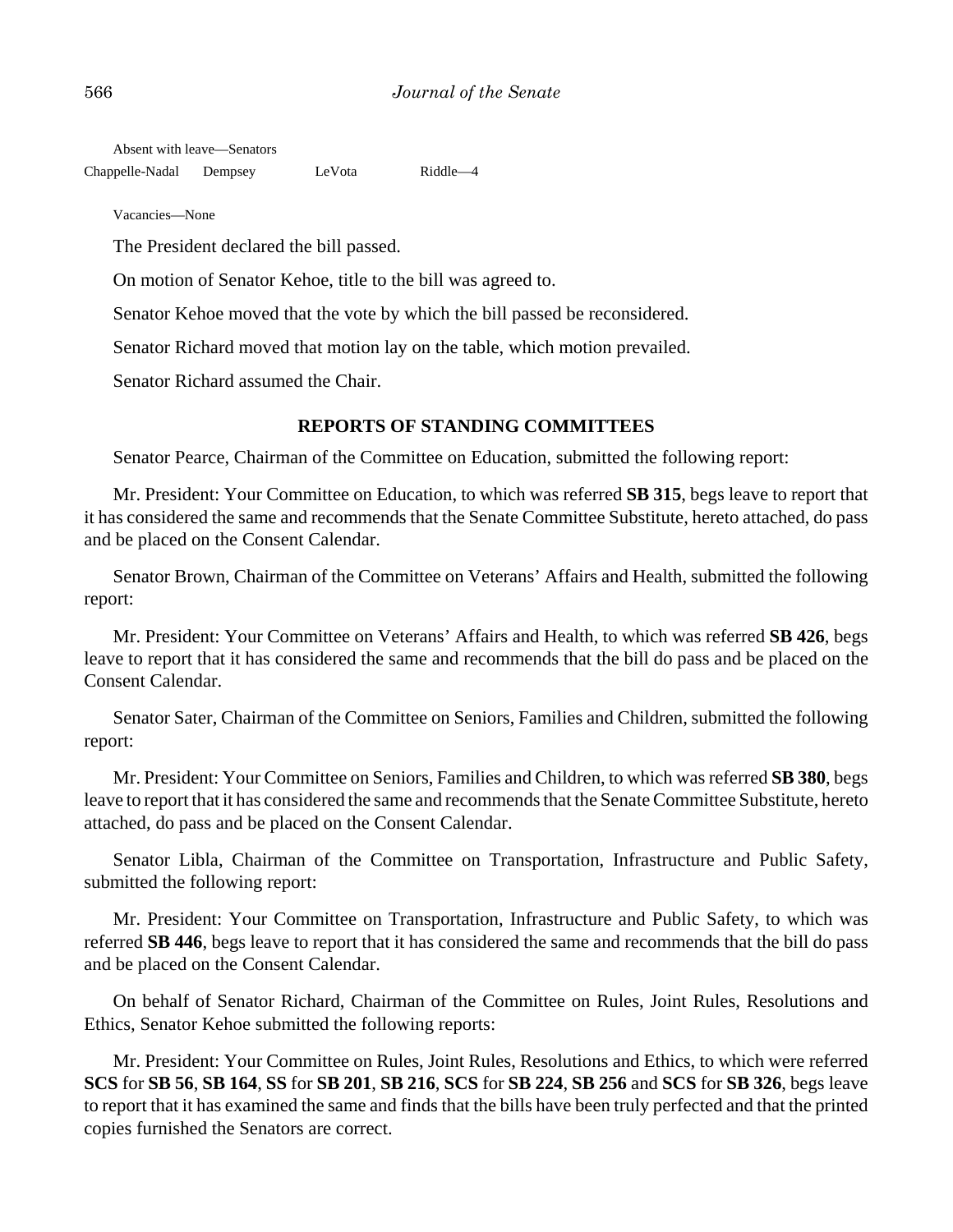#### **MESSAGES FROM THE HOUSE**

The following messages were received from the House of Representatives through its Chief Clerk:

Mr. President: I am instructed by the House of Representatives to inform the Senate that the House has taken up and passed **HCS** for **HB 1**, entitled:

An Act to appropriate money to the Board of Fund Commissioners for the cost of issuing and processing State Water Pollution Control Bonds, Stormwater Control Bonds, and Fourth State Building Bonds, as provided by law, to include payments from the Water Pollution Control Bond and Interest Fund, Stormwater Control Bond and Interest Fund, and Fourth State Building Bond and Interest Fund, and to transfer money among certain funds for the period beginning July 1, 2015 and ending June 30, 2016; provided that no funds from these sections shall be expended for the purpose of costs associated with the travel or staffing of the offices of the Governor, Lieutenant Governor, Secretary of State, State Auditor, State Treasurer, or Attorney General.

In which the concurrence of the Senate is respectfully requested.

Read 1st time.

Also,

Mr. President: I am instructed by the House of Representatives to inform the Senate that the House has taken up and passed **HCS** for **HB 2**, entitled:

An Act to appropriate money for the expenses, grants, refunds, and distributions of the State Board of Education and the Department of Elementary and Secondary Education, and the several divisions and programs thereof to be expended only as provided in Article IV, Section 28 of the Constitution of Missouri, and to transfer money among certain funds for the period beginning July 1, 2015 and ending June 30, 2016; provided that no funds from these sections shall be expended for the purpose of costs associated with the travel or staffing of the offices of the Governor, Lieutenant Governor, Secretary of State, State Auditor, State Treasurer, or Attorney General, and further provided that no funds from these sections shall be expended for the purpose of aerial travel within the state of Missouri.

In which the concurrence of the Senate is respectfully requested.

Read 1st time.

Also,

Mr. President: I am instructed by the House of Representatives to inform the Senate that the House has taken up and passed **HCS** for **HB 3**, entitled:

An Act to appropriate money for the expenses, grants, refunds, and distributions of the Department of Higher Education, the several divisions, programs, and institutions of higher education included therein to be expended only as provided in Article IV, Section 28 of the Constitution of Missouri, and to transfer money among certain funds for the period beginning July 1, 2015 and ending June 30, 2016; provided that no funds from these sections shall be expended for the purpose of costs associated with the travel or staffing of the offices of the Governor, Lieutenant Governor, Secretary of State, State Auditor, State Treasurer, or Attorney General, and further provided that no funds shall be expended at public institutions of higher education that offer a tuition rate to any student with an unlawful immigration status in the United States that is less than the tuition rate charged to international students, and further provided that no scholarship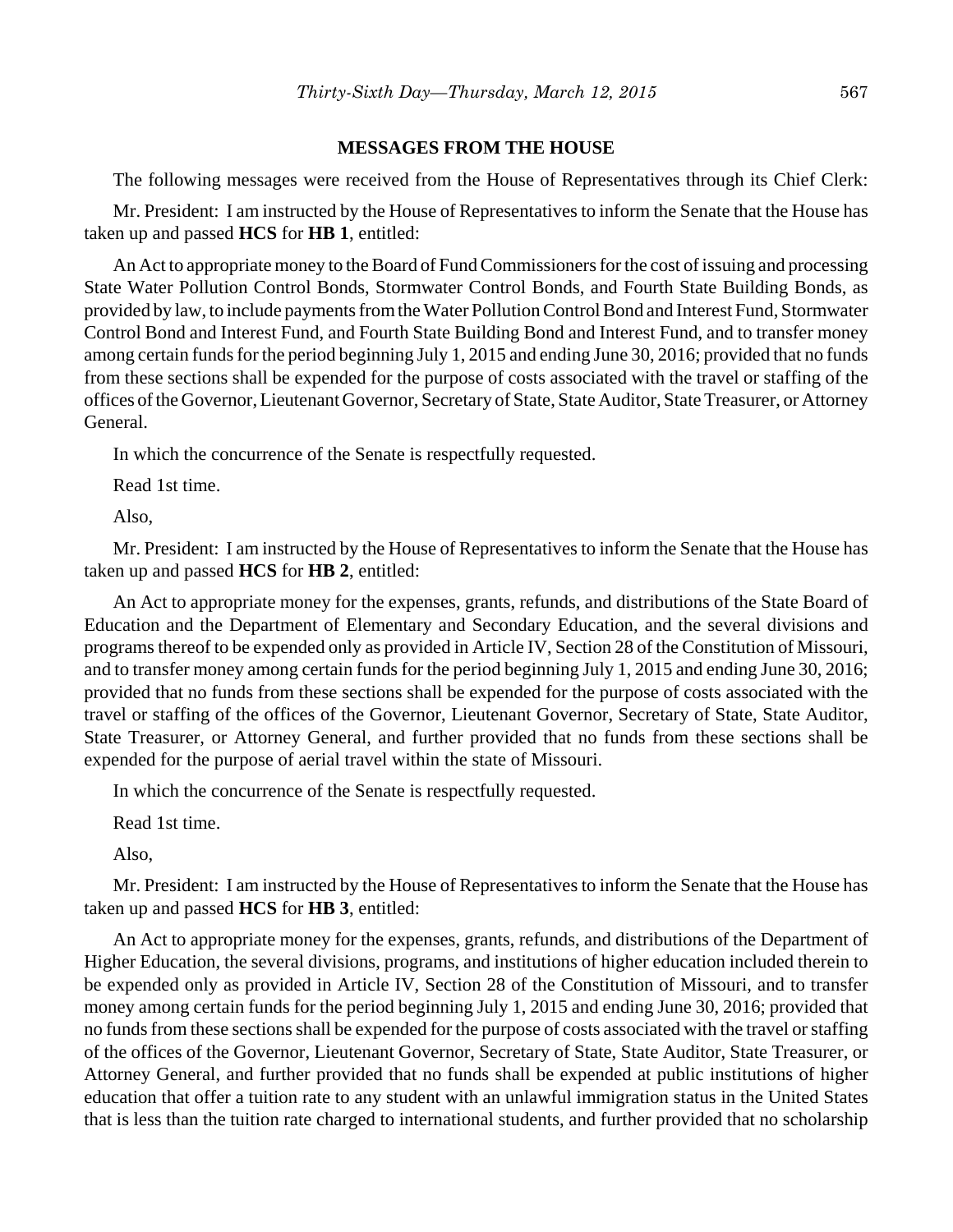funds shall be expended on behalf of students with an unlawful immigration status in the United States.

In which the concurrence of the Senate is respectfully requested.

Read 1st time.

On motion of Senator Kehoe, the Senate recessed until 2:00 p.m.

#### **RECESS**

The time of recess having expired, the Senate was called to order by Senator Kehoe.

#### **MESSAGES FROM THE HOUSE**

The following messages were received from the House of Representatives through its Chief Clerk:

Mr. President: I am instructed by the House of Representatives to inform the Senate that the House has taken up and passed **HCS** for **HB 4**, entitled:

An Act to appropriate money for the expenses, grants, refunds, and distributions of the Department of Revenue, the Department of Transportation, and the several divisions and programs thereof to be expended only as provided in Article IV, Section 28 of the Constitution of Missouri, and to transfer money among certain funds for the period beginning July 1, 2015 and ending June 30, 2016; provided that no funds from these sections shall be expended for the purpose of costs associated with the offices of the Governor, Lieutenant Governor, Secretary of State, State Auditor, State Treasurer, or Attorney General, and further provided that no funds shall be used to pay the costs of conferences or meetings held by the American Association of Motor Vehicle Administrators (AAMVA), travel to attend such conferences or meetings, participation with boards, committees, or administration of AAMVA, or for the collection or retention of individual data by AAMVA that violates any state law, and further provided that no funds from these sections shall be expended for the purpose of aerial travel within the state of Missouri by members of the Missouri Highways and Transportation Commission.

In which the concurrence of the Senate is respectfully requested.

Read 1st time.

Also,

Mr. President: I am instructed by the House of Representatives to inform the Senate that the House has taken up and passed **HCS** for **HB 5**, entitled:

An Act to appropriate money for the expenses, grants, refunds, and distributions of the Office of Administration, the Department of Transportation, the Department of Conservation, the Department of Public Safety, the Chief Executive's Office, and the several divisions and programs thereof to be expended only as provided in Article IV, Section 28 of the Constitution of Missouri, and to transfer money among certain funds for the period beginning July 1, 2015 and ending June 30, 2016; provided that no funds from these sections shall be expended for the purpose of costs associated with the travel or staffing of the offices of the Governor, Lieutenant Governor, Secretary of State, State Auditor, State Treasurer, or Attorney General.

In which the concurrence of the Senate is respectfully requested.

Read 1st time.

Also,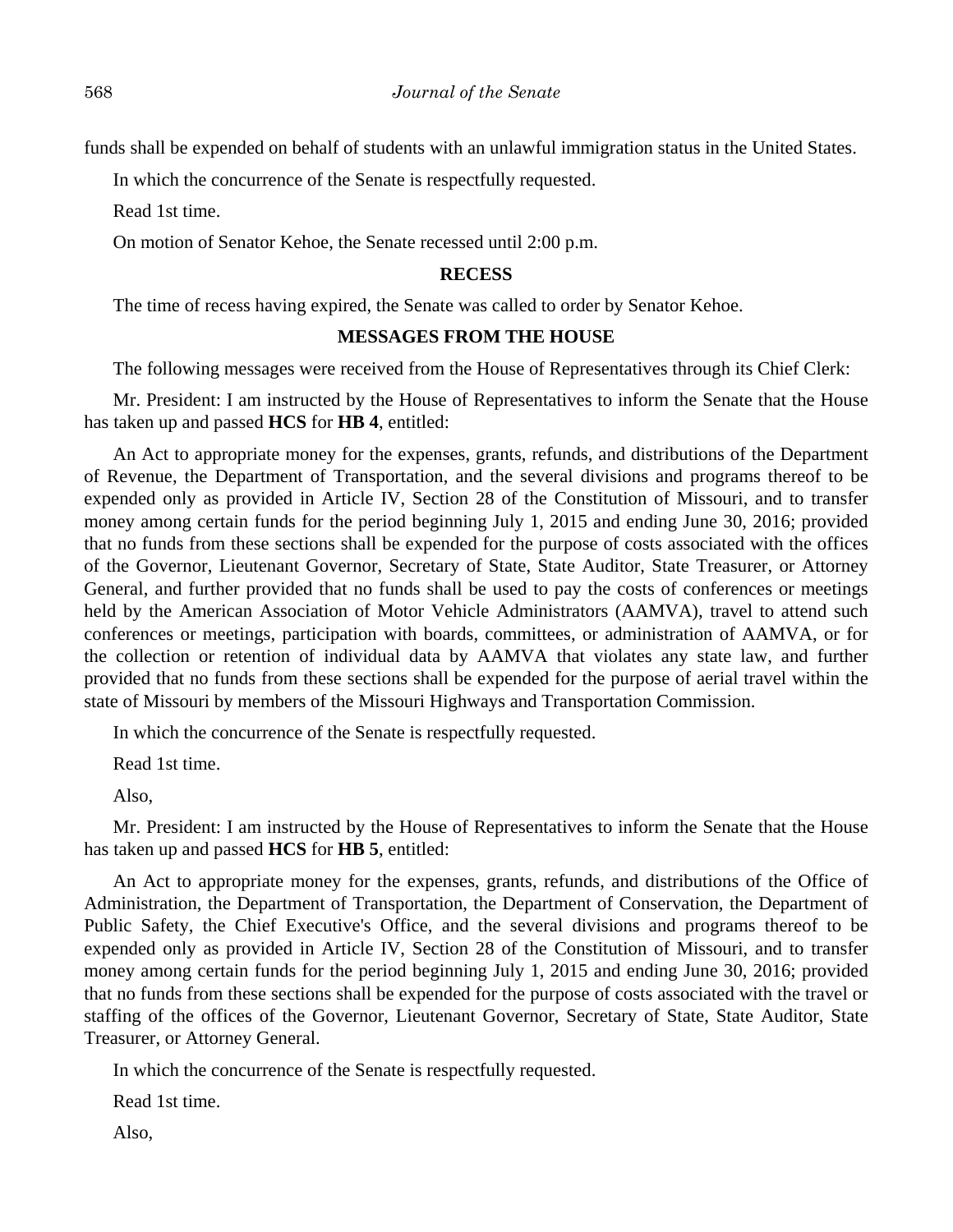Mr. President: I am instructed by the House of Representatives to inform the Senate that the House has taken up and passed **HCS** for **HB 6**, entitled:

An Act to appropriate money for the expenses, grants, refunds, and distributions of the Department of Agriculture, Department of Natural Resources, Department of Conservation, and the several divisions and programs thereof and for the expenses, grants, refunds, distributions, and capital improvements projects involving the repair, replacement, and maintenance of state buildings and facilities of the Department of Natural Resources and the several divisions and programs thereof to be expended only as provided in Article IV, Section 28 of the Constitution of Missouri, and to transfer money among certain funds, for the period beginning July 1, 2015 and ending June 30, 2016; provided that no funds from these sections shall be expended for the purpose of costs associated with the offices of the Governor, Lieutenant Governor, Secretary of State, State Auditor, State Treasurer, or Attorney General, and further provided that no funds may be expended to create, purchase, participate in, or require the acquisition of any credit, mitigation credit, or offset credit as a condition of acceptance, issuance, extension, or termination of a permit, and further provided that no funds from these sections shall be expended for the purpose of aerial travel within the state of Missouri by members of the Conservation Commission.

In which the concurrence of the Senate is respectfully requested.

Read 1st time.

Also,

Mr. President: I am instructed by the House of Representatives to inform the Senate that the House has taken up and passed **HCS** for **HB 7**, entitled:

An Act to appropriate money for the expenses, grants, refunds, and distributions of the Department of Economic Development, Department of Insurance, Financial Institutions and Professional Registration, Department of Labor and Industrial Relations and the several divisions and programs thereof to be expended only as provided in Article IV, Section 28 of the Constitution of Missouri, and to transfer money among certain funds for the period beginning July 1, 2015 and ending June 30, 2016; provided that no funds from these sections shall be expended for the purpose of costs associated with the offices of the Governor, Lieutenant Governor, Secretary of State, State Auditor, State Treasurer, or Attorney General.

In which the concurrence of the Senate is respectfully requested.

Read 1st time.

Also,

Mr. President: I am instructed by the House of Representatives to inform the Senate that the House has taken up and passed **HCS** for **HB 8**, entitled:

An Act to appropriate money for the expenses, grants, refunds, and distributions of the Department of Public Safety and the several divisions and programs thereof to be expended only as provided in Article IV, Section 28 of the Constitution of Missouri, and to transfer money among certain funds for the period beginning July 1, 2015 and ending June 30, 2016.

In which the concurrence of the Senate is respectfully requested.

Read 1st time.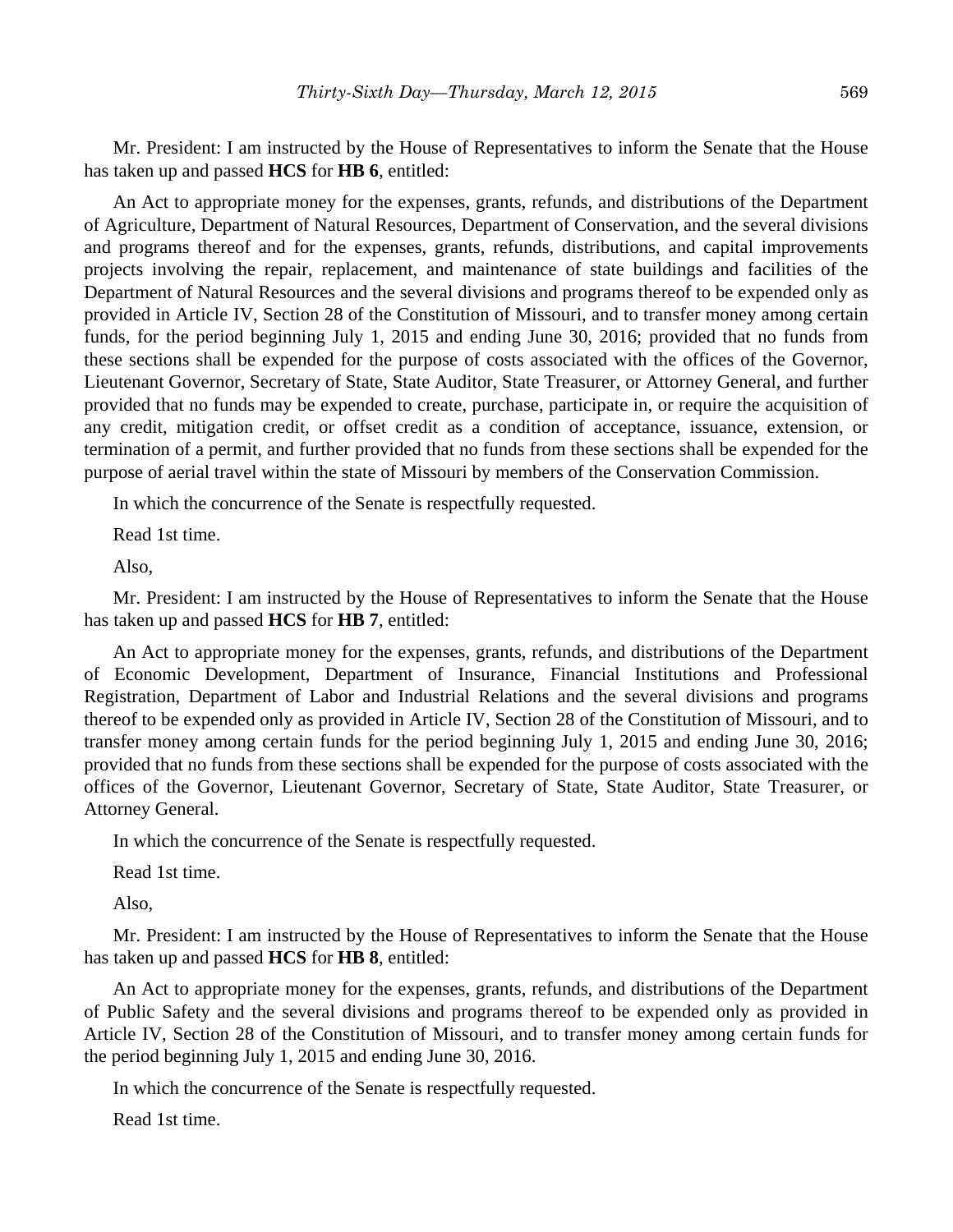Also,

Mr. President: I am instructed by the House of Representatives to inform the Senate that the House has taken up and passed **HCS** for **HB 9**, entitled:

An Act to appropriate money for the expenses, grants, refunds, and distributions of the Department of Corrections and the several divisions and programs thereof to be expended only as provided in Article IV, Section 28 of the Constitution of Missouri, for the period beginning July 1, 2015 and ending June 30, 2016; provided that no funds from these sections shall be expended for the purpose of costs associated with the travel or staffing of the offices of the Governor, Lieutenant Governor, Secretary of State, State Auditor, State Treasurer, or Attorney General.

In which the concurrence of the Senate is respectfully requested.

Read 1st time.

Also,

Mr. President: I am instructed by the House of Representatives to inform the Senate that the House has taken up and passed **HCS** for **HB 10**, entitled:

An Act to appropriate money for the expenses, grants, refunds, and distributions of the Department of Mental Health, the Department of Health and Senior Services, and the several divisions and programs thereof, and the Missouri Health Facilities Review Committee to be expended only as provided in Article IV, Section 28 of the Constitution of Missouri, and to transfer money among certain funds for the period beginning July 1, 2015 and ending June 30, 2016; provided that no funds from these sections shall be expended for the purpose of costs associated with the travel or staffing of the offices of the Governor, Lieutenant Governor, Secretary of State, State Auditor, State Treasurer, or Attorney General.

In which the concurrence of the Senate is respectfully requested.

Read 1st time.

Also,

Mr. President: I am instructed by the House of Representatives to inform the Senate that the House has taken up and passed **HCS** for **HB 11**, entitled:

An Act to appropriate money for the expenses, grants, and distributions of the Department of Social Services and the several divisions and programs thereof to be expended only as provided in Article IV, Section 28 of the Constitution of Missouri, and to transfer money among certain funds for the period beginning July 1, 2015 and ending June 30, 2016; provided that no funds from these sections shall be expended for the purpose of costs associated with the travel or staffing of the offices of the Governor, Lieutenant Governor, Secretary of State, State Auditor, State Treasurer, or Attorney General.

In which the concurrence of the Senate is respectfully requested.

Read 1st time.

Also,

Mr. President: I am instructed by the House of Representatives to inform the Senate that the House has taken up and passed **HCS** for **HB 12**, entitled:

An Act to appropriate money for the expenses, grants, refunds, and distributions of the Chief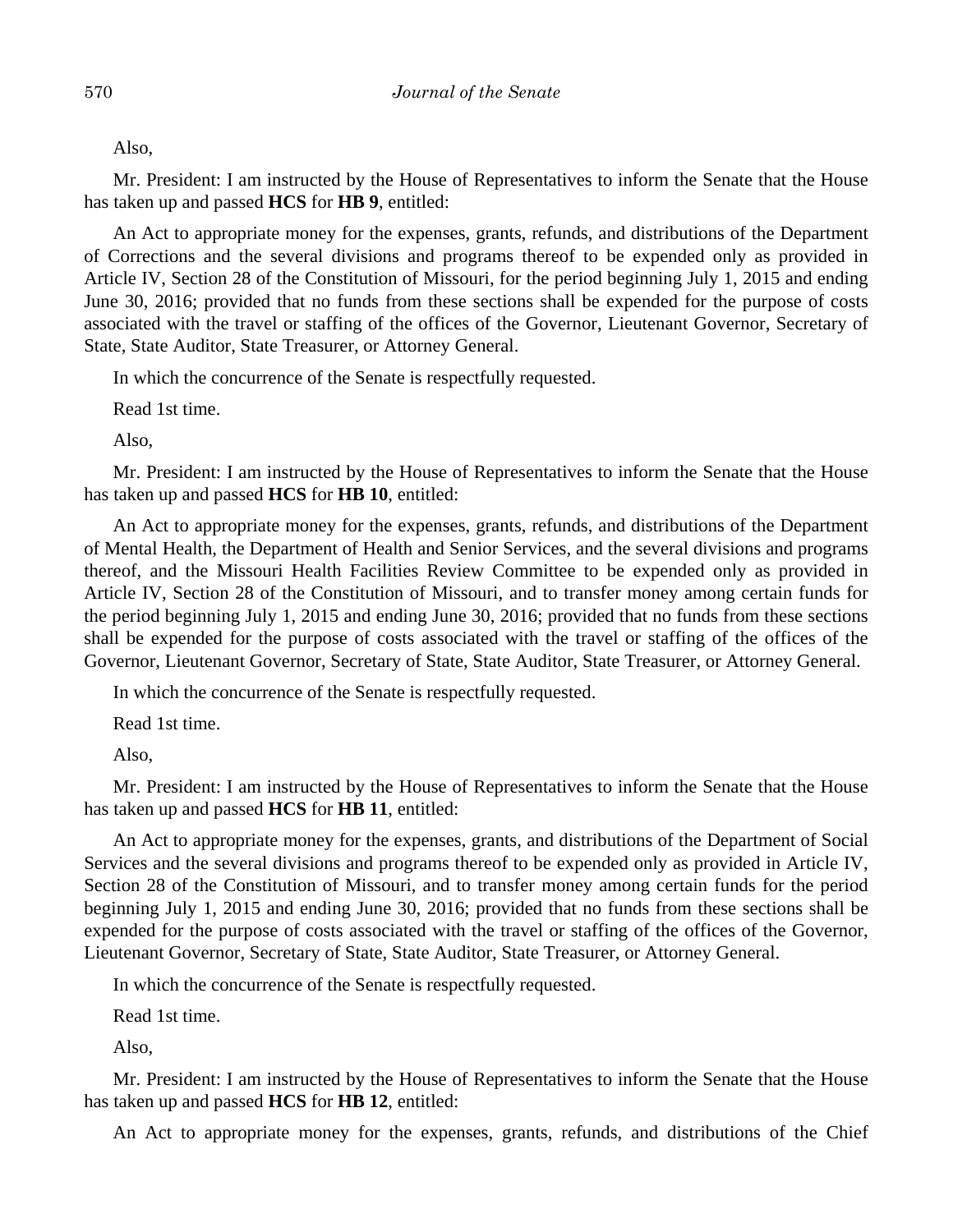Executive's Office and Mansion, Lieutenant Governor, Secretary of State, State Auditor, State Treasurer, Attorney General, Missouri Prosecuting Attorneys and Circuit Attorneys Retirement Systems, and the Judiciary and the Office of the State Public Defender, and the several divisions and programs thereof, and for the payment of salaries and mileage of members of the State Senate and the House of Representatives and contingent expenses of the General Assembly, including salaries and expenses of elective and appointive officers and necessary capital improvements expenditures; for salaries and expenses of members and employees and other necessary operating expenses of the Committee on Legislative Research, various joint committees, for the expenses of the interim committees established by the General Assembly, and to transfer money among certain funds, to be expended only as provided in Article IV, Section 28 of the Constitution of Missouri, for the period beginning July 1, 2015 and ending June 30, 2016.

In which the concurrence of the Senate is respectfully requested.

Read 1st time.

Also,

Mr. President: I am instructed by the House of Representatives to inform the Senate that the House has taken up and passed **HCS** for **HB 13**, entitled:

An Act to appropriate money for real property leases, related services, utilities, systems furniture, structural modifications, and related expenses for the several departments of state government and the divisions and programs thereof to be expended only as provided in Article IV, Section 28 of the Constitution of Missouri, and to appropriate money for capital improvements and the other expenses of the Office of Administration and the divisions and programs thereof, and to transfer money among certain funds for the period beginning July 1, 2015 and ending June 30, 2016; provided that no funds from these sections shall be expended for the purpose of costs associated with the travel or staffing of the offices of the Governor, Lieutenant Governor, Secretary of State, State Auditor, State Treasurer, or Attorney General.

In which the concurrence of the Senate is respectfully requested.

Read 1st time.

#### **RESOLUTIONS**

On behalf of Senator Dempsey, Senator Richard offered Senate Resolution No. 610, regarding Ryan Zull, which was adopted.

Senator Walsh offered Senate Resolution No. 611, regarding John Ortwig, which was adopted.

Senator Richard offered Senate Resolution No. 612, regarding Yimin Ding, which was adopted.

Senator Walsh offered Senate Resolution No. 613, regarding the Greater North County Chamber of Commerce, which was adopted.

#### **INTRODUCTIONS OF GUESTS**

Senator Kehoe introduced to the Senate, Dylan Doss, Homeschooler, his mother, Dora and Becky Dunn, Jefferson City; Shirley Wodohodsky and Debbie Akery, Dixon.

On behalf of Senator Pearce and himself, the President introduced to the Senate, Lillianne and Molly Teichman and Margo Smith, Warrensburg.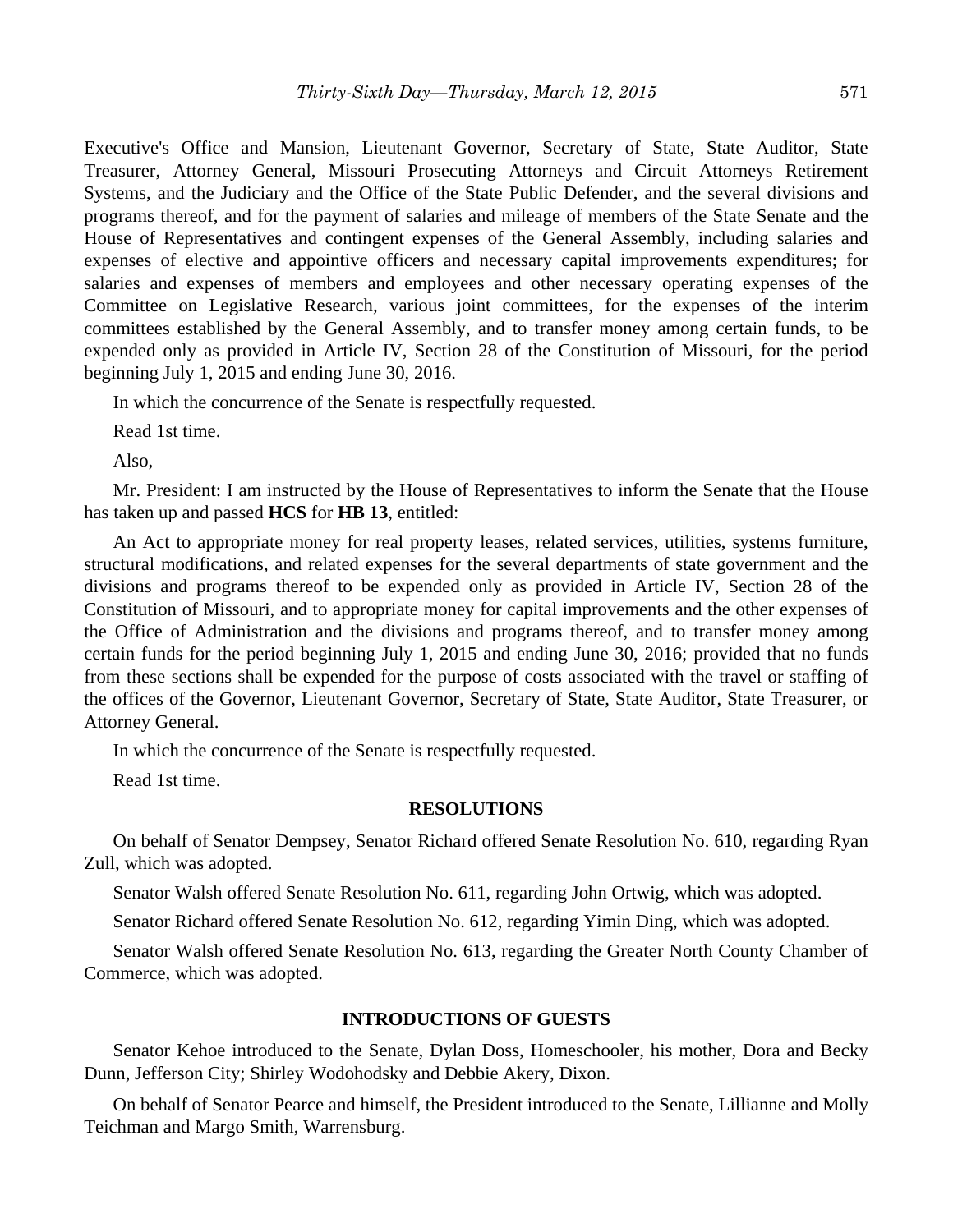Senator Kehoe introduced to the Senate, teachers, Kim Pragman, Heather Dixon, Aimee Schmidt, and Sheri Holland, and eighty-seven fourth grade students from Blair Oaks Elementary School, Wardsville; and Kenley Mitchell, Julie Braun, Jacob Farley, Kendall Gerling and Maddie Twehus were made honorary pages.

Senator Cunningham introduced to the Senate, Alissa Johnson, Marshfield; Viktoriya Hryshchenko, Ukraine; and Yifei.Li, China.

Senator Wallingford introduced to the Senate, teachers, Zech Payne, Sydney Dzurny, Corey Campbell, Becky Stein, Sue Rees; parents, Amber Kingree, Kelly Monroe and Khristine Abernathy, and seventh grade students from Nell Holcomb Elementary School, Cape Girardeau.

## SENATE CALENDAR \_\_\_\_\_\_

## THIRTY–SEVENTH DAY–MONDAY, MARCH 16, 2015 \_\_\_\_\_\_

#### FORMAL CALENDAR

#### SECOND READING OF SENATE BILLS

SB 542-Sater SB 543-Schupp SB 544-Schaefer SB 545-Schaefer SB 546-Schaefer SB 547-Riddle SB 548-Sifton SB 549-Onder SB 550-Dixon SB 551-Hegeman SB 552-Munzlinger SB 553-Munzlinger SB 554-Munzlinger SB 555-Emery SB 556-Pearce

SB 557-LeVota SB 558-Brown SB 559-Chappelle-Nadal, et al SB 560-Chappelle-Nadal SB 561-Wasson SB 562-Wieland SB 563-Wieland SB 564-Kehoe SB 565-Wallingford SB 566-Silvey SB 567-Chappelle-Nadal, et al SB 568-Munzlinger SJR 13-Schaaf SJR 14-Dixon SJR 15-Cunningham

#### HOUSE BILLS ON SECOND READING

HCS for HB 130 HCS for HB 50 HB 32-Hoskins HCS for HB 141 HB 29-Dugger

HB 100-Gosen HB 233-Franklin HB 41-Wood HB 179-Chipman HB 533-Dugger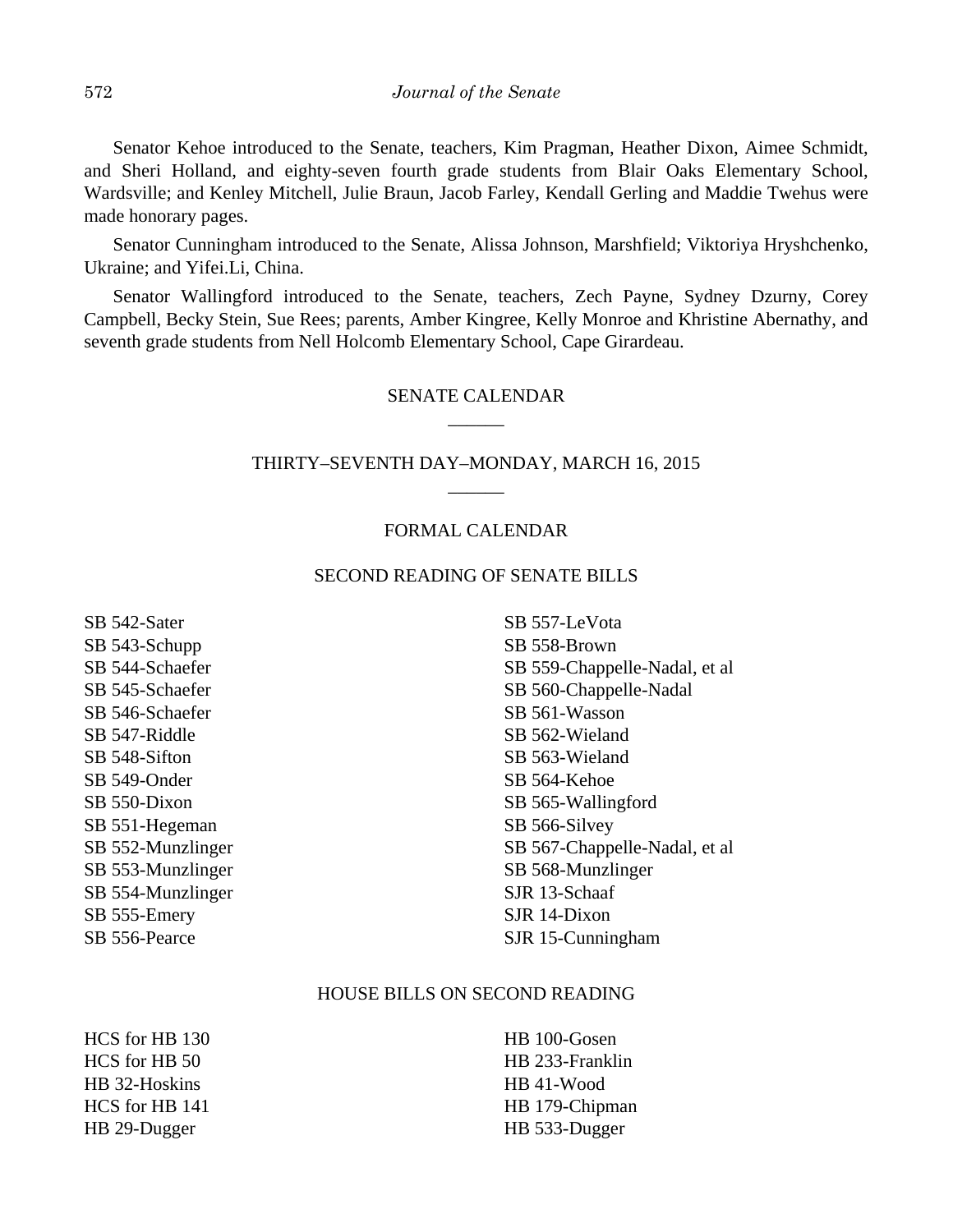| HCS for HB 388     | HCS for HB 70  |
|--------------------|----------------|
| HB 149-Fitzpatrick | HCS for HB 187 |
| HB 88-Walton Gray  | HCS for HB 1   |
| HB 361-Spencer     | HCS for HB 2   |
| HB 391-Gosen       | HCS for HB 3   |
| HB 400-Peters      | HCS for HB4    |
| HB 402-Phillips    | HCS for HB 5   |
| HB 404-Phillips    | HCS for HB 6   |
| HB 562-Davis       | HCS for HB 7   |
| HB 111-Crawford    | HCS for HB 8   |
| HCS for HB 112     | HCS for HB 9   |
| HCS for HB 777     | HCS for HB 10  |
| HB 384-Flanigan    | HCS for HB 11  |
| HB 468-Berry       | HCS for HB 12  |
| HB 118-Burlison    | HCS for HB 13  |
|                    |                |

# THIRD READING OF SENATE BILLS

| 1. SCS for SBs 1, 22, 49 & 70-Pearce |  |
|--------------------------------------|--|
| (In Fiscal Oversight)                |  |
| 2. SCS for SB 10-Schaaf              |  |

- 3. SCS for SB 119-Brown and Chappelle-Nadal
- 4. SCS for SB 152-Wallingford
- 5. SS for SB 58-Dixon

 6. SCS for SB 56-Munzlinger 7. SB 164-Sifton 8. SS for SB 201-Dixon 9. SB 216-Keaveny 10. SCS for SB 224-Romine and Dixon 11. SB 256-Sater, et al 12. SCS for SB 326-Sater

## SENATE BILLS FOR PERFECTION

SB 172-Romine, with SCS SB 194-Richard, et al SBs 34 & 105-Wallingford, with SCS SB 159-Parson SB 336-Kraus, with SCS

SB 341-Riddle, with SCS SB 203-Dixon SBs 63 & 111-Sater and Nasheed, with SCS SBs 331 & 21-Libla, with SCS

## INFORMAL CALENDAR

#### SENATE BILLS FOR PERFECTION

SB 37-Romine, with SCS & SA 1 (pending) SB 59-Dixon

SB 142-Romine, with SCS & SS for SCS (pending)